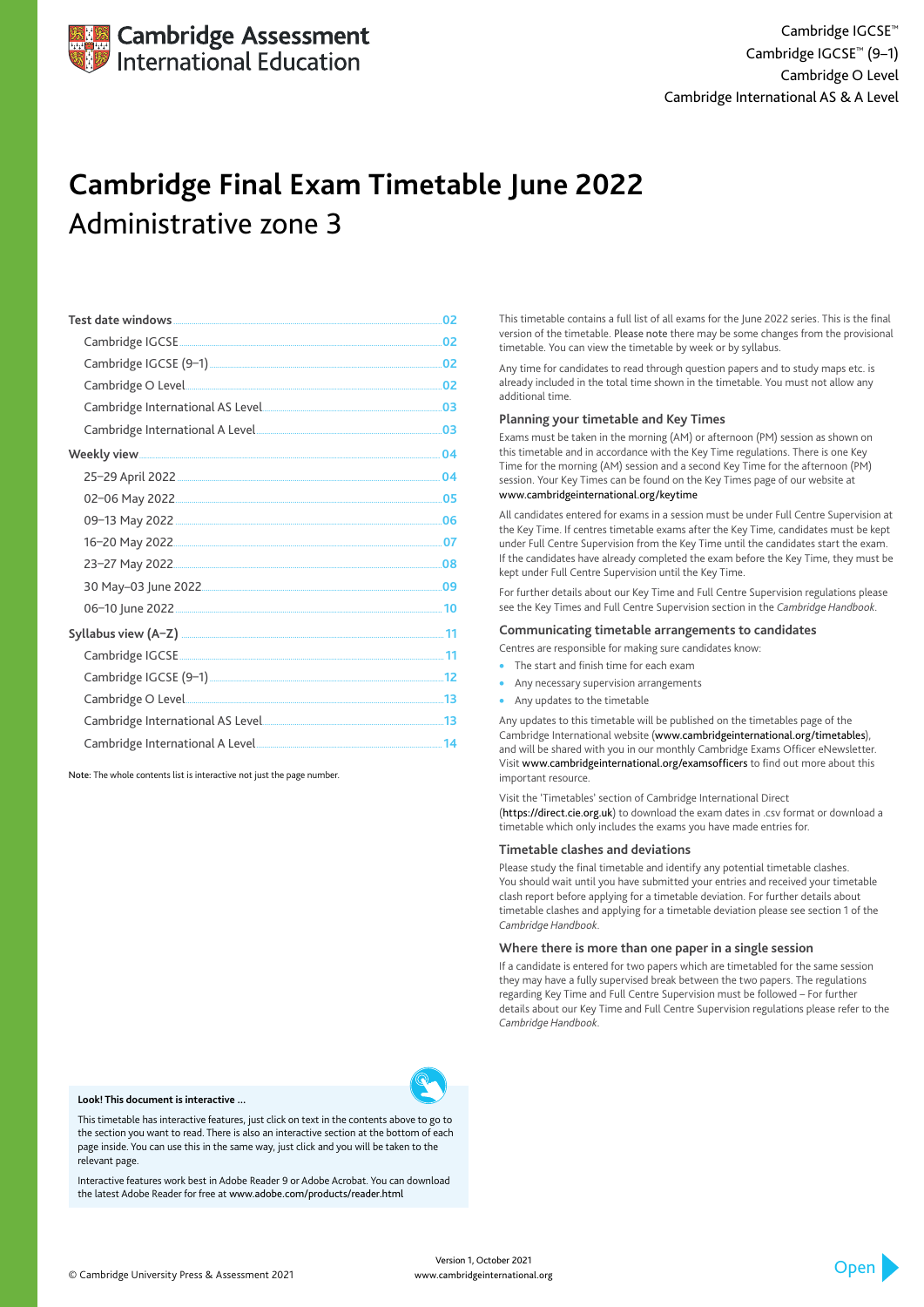This timetable has interactive features, just click on text in the tab on the right.

## <span id="page-1-0"></span>Test date windows



## <span id="page-1-1"></span>**Cambridge IGCSE**

| <b>Syllabus name</b>                                             | Code    | <b>Test date window</b> |
|------------------------------------------------------------------|---------|-------------------------|
| Arabic (Speaking)                                                | 0544/03 | 01/03/2022-30/04/2022   |
| Art & Design (Practical)                                         | 0400/02 | 01/01/2022-30/04/2022   |
| Bahasa Indonesia (Speaking)                                      | 0538/03 | 01/03/2022-30/04/2022   |
| Chinese as a Second Language (Speaking)                          | 0523/03 | 01/03/2022-30/04/2022   |
| English as a Second Language (Count-in Speaking) (Speaking)      | 0511/51 | 30/03/2022-27/04/2022   |
| English as a Second Language (Speaking Endorsement) (Speaking)   | 0510/51 | 30/03/2022-27/04/2022   |
| First Language English (Oral Endorsement) (Speaking & Listening) | 0500/04 | 01/03/2022-26/04/2022   |
| First Language Spanish (Speaking & Listening)                    | 0502/03 | 01/03/2022-30/04/2022   |
| Food & Nutrition (Practical)                                     | 0648/02 | 01/03/2022-30/04/2022   |
| French (Speaking)                                                | 0520/03 | 01/03/2022-30/04/2022   |
| German (Speaking)                                                | 0525/03 | 01/03/2022-30/04/2022   |
| Information & Communication Technology (Practical)               | 0417/21 | 05/04/2022-05/04/2022   |
| Information & Communication Technology (Practical)               | 0417/22 | 20/04/2022-20/04/2022   |
| Information & Communication Technology (Practical)               | 0417/31 | 07/04/2022-07/04/2022   |
| Information & Communication Technology (Practical)               | 0417/32 | 21/04/2022-21/04/2022   |
| Italian (Speaking)                                               | 0535/03 | 01/03/2022-30/04/2022   |
| Malay (Speaking)                                                 | 0546/03 | 01/03/2022-30/04/2022   |
| Mandarin Chinese (Speaking)                                      | 0547/03 | 01/03/2022-30/04/2022   |
| Spanish (Speaking)                                               | 0530/03 | 01/03/2022-30/04/2022   |
| Swahili (Speaking)                                               | 0262/03 | 01/03/2022-30/04/2022   |
| Urdu as a Second Language (Speaking)                             | 0539/05 | 01/03/2022-30/04/2022   |

Visit our samples database at www.cambridgeinternational.org/samples to find out sampling requirements for specific components and the deadlines for submitting internally assessed marks and samples of candidate work.



### <span id="page-1-3"></span>**Cambridge O Level**

| <b>Syllabus name</b>         | Code    | Test date window      |
|------------------------------|---------|-----------------------|
| Food & Nutrition (Practical) | 6065/02 | 01/03/2022-30/04/2022 |

| <b>Syllabus name</b>                                           | Code    | <b>Test date window</b> |
|----------------------------------------------------------------|---------|-------------------------|
| Art & Design (Practical)                                       | 0989/02 | 01/01/2022-30/04/2022   |
| English as a Second Language (Count-in Speaking) (Speaking)    | 0991/51 | 30/03/2022-27/04/2022   |
| English as a Second Language (Speaking Endorsement) (Speaking) | 0993/51 | 30/03/2022-27/04/2022   |
| First Language English (Listening)                             | 0990/04 | 01/03/2022-26/04/2022   |
| French (Speaking)                                              | 7156/03 | 01/03/2022-30/04/2022   |
| German (Speaking)                                              | 7159/03 | 01/03/2022-30/04/2022   |
| Information & Communication Technology (Practical)             | 0983/21 | 05/04/2022-05/04/2022   |
| Information & Communication Technology (Practical)             | 0983/22 | 20/04/2022-20/04/2022   |
| Information & Communication Technology (Practical)             | 0983/31 | 07/04/2022-07/04/2022   |
| Information & Communication Technology (Practical)             | 0983/32 | 21/04/2022-21/04/2022   |
| Italian (Speaking)                                             | 7164/03 | 01/03/2022-30/04/2022   |
| Spanish (Speaking)                                             | 7160/03 | 01/03/2022-30/04/2022   |

## <span id="page-1-2"></span>**Cambridge IGCSE (9–1)**

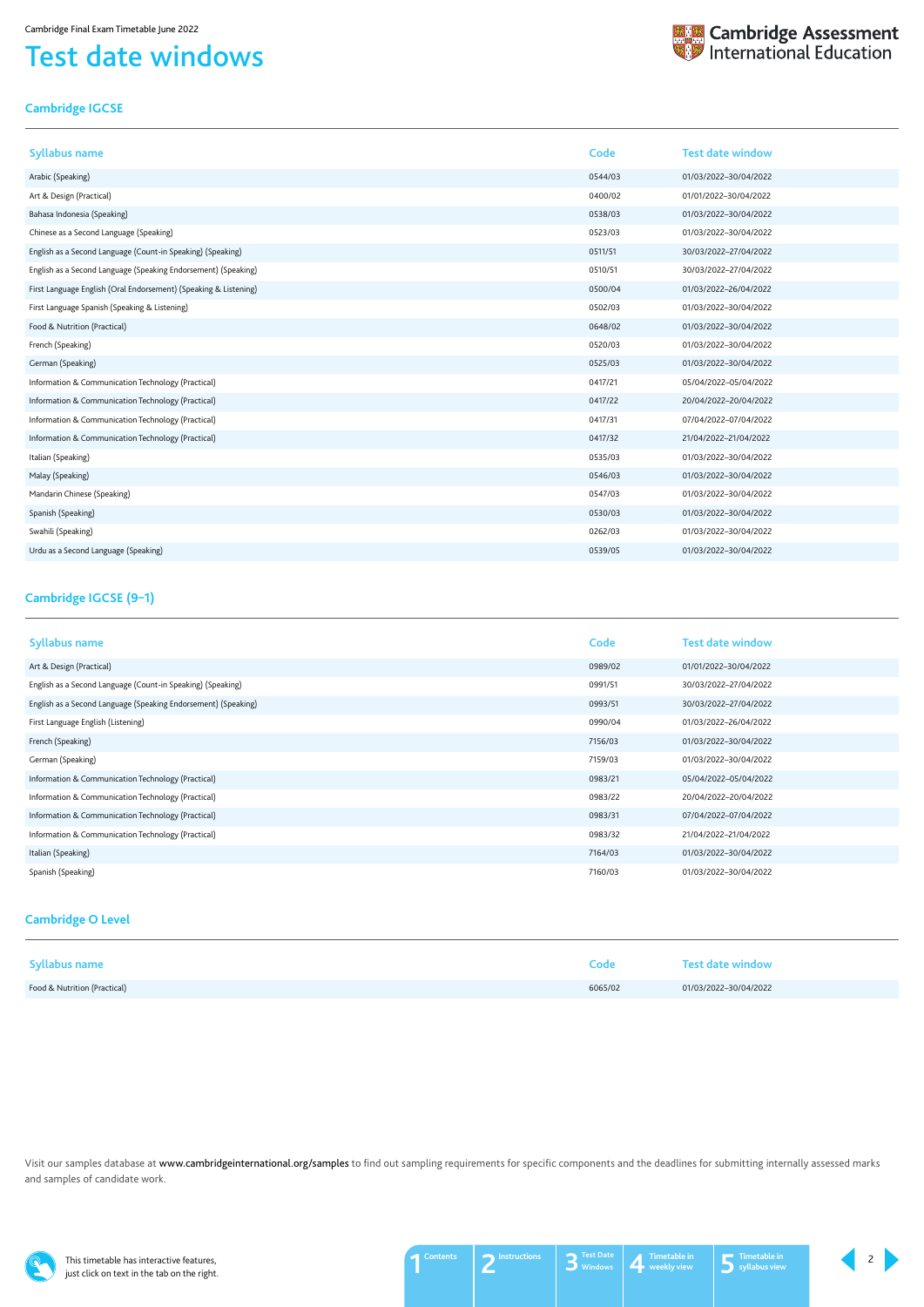This timetable has interactive features, just click on text in the tab on the right.

## Test date windows

## <span id="page-2-0"></span>**Cambridge International AS Level**



| <b>Syllabus name</b>               | Code    | <b>Test date window</b> |
|------------------------------------|---------|-------------------------|
| Art & Design (Practical)           | 9479/02 | 01/01/2022-30/04/2022   |
| Digital Media & Design (Practical) | 9481/02 | 01/01/2022-30/04/2022   |
| French Language (Speaking)         | 8682/01 | 01/04/2022-01/06/2022   |
| German Language (Speaking)         | 8683/01 | 01/04/2022-01/06/2022   |
| Information Technology (Practical) | 9626/02 | 20/04/2022-20/04/2022   |
| Portuguese Language (Speaking)     | 8684/01 | 01/04/2022-01/06/2022   |
| Spanish Language (Speaking)        | 8685/01 | 01/04/2022-01/06/2022   |

Visit our samples database at www.cambridgeinternational.org/samples to find out sampling requirements for specific components and the deadlines for submitting internally assessed marks and samples of candidate work.



#### <span id="page-2-1"></span>**Cambridge International A Level**

| <b>Syllabus name</b>                          | Code    | <b>Test date window</b> |
|-----------------------------------------------|---------|-------------------------|
| French (Speaking)                             | 9716/01 | 01/04/2022-01/06/2022   |
| German (Speaking)                             | 9717/01 | 01/04/2022-01/06/2022   |
| Information Technology (Practical - Advanced) | 9626/04 | 27/04/2022-27/04/2022   |
| Portuguese (Speaking)                         | 9718/01 | 01/04/2022-01/06/2022   |
| Spanish (Speaking)                            | 9719/01 | 01/04/2022-01/06/2022   |

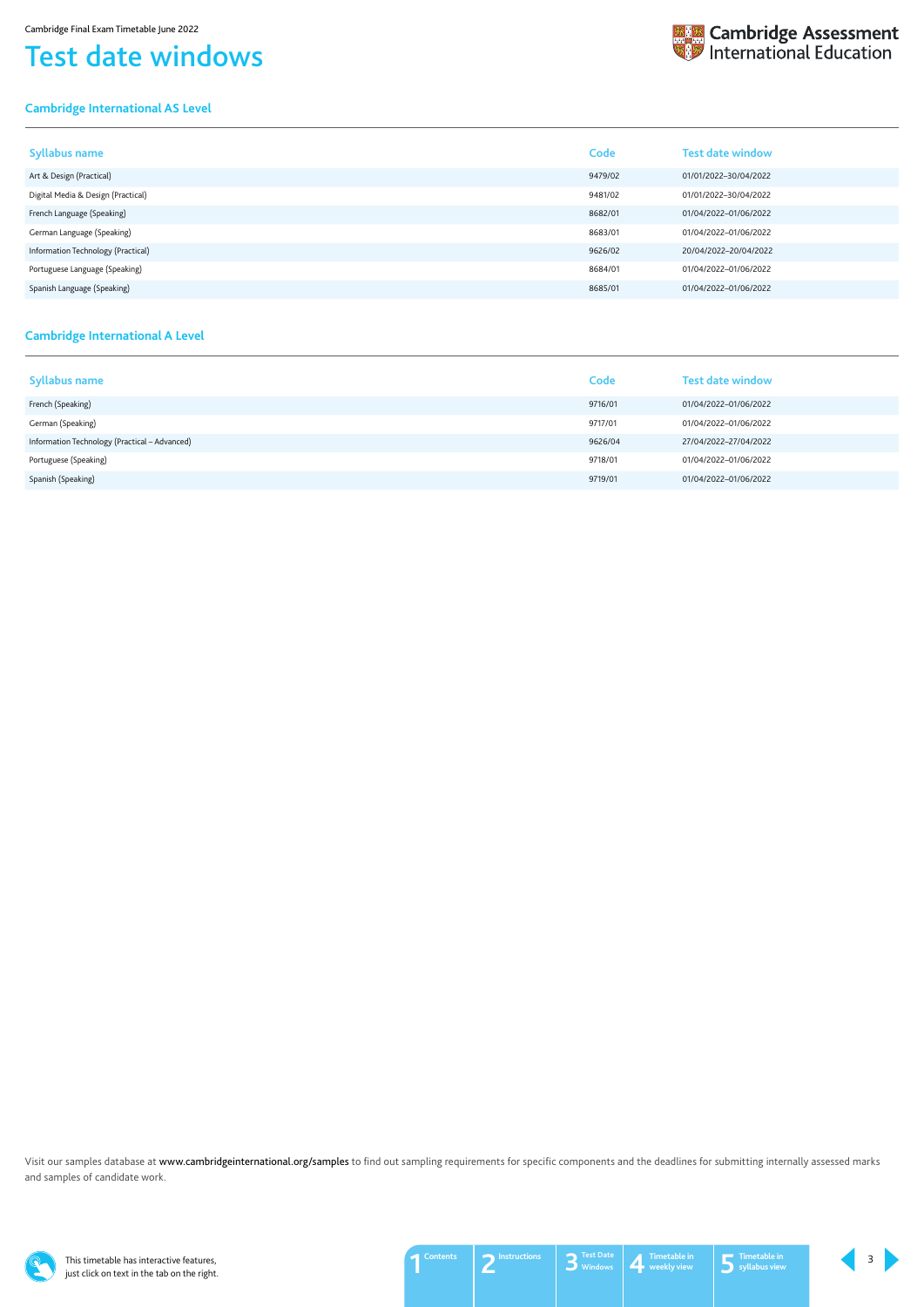**IG** Cambridge IGCSE **9–1** Cambridge IGCSE (9–1) **OL** Cambridge O Level **AS** Cambridge International AS Level **AL** Cambridge International A Level

## <span id="page-3-1"></span>25–29 April 2022



|           | Syllabus/Component           | Code    | <b>Duration</b> | Session   |
|-----------|------------------------------|---------|-----------------|-----------|
| ΙG        | Swahili                      | 0262/01 | 2h              | <b>AM</b> |
| IG        | Chinese as a Second Language | 0523/01 | 2h              | <b>AM</b> |
| OL        | Bengali                      | 3204/01 | 2h              | <b>AM</b> |
| OL        | Sinhala                      | 3205/01 | 1h 30m          | <b>AM</b> |
| OL        | Tamil                        | 3226/01 | 1h 30m          | <b>AM</b> |
| AS        | Urdu Language                | 8686/02 | 1h 45m          | <b>AM</b> |
| AS        | Tamil Language               | 8689/22 | 1h 45m          | <b>AM</b> |
| AS        | Islamic Studies              | 9488/12 | 1h 30m          | <b>AM</b> |
| <b>AL</b> | Tamil                        | 9689/22 | 1h 45m          | <b>AM</b> |

#### **Monday 25 April**

<span id="page-3-0"></span>

|    | Syllabus/Component    | Code    | Duration    | Session   |
|----|-----------------------|---------|-------------|-----------|
| IG | Islamiyat             | 0493/11 | $1h$ 30 $m$ | PM        |
| OL | Islamiyat             | 2058/11 | $1h$ 30 $m$ | PM        |
| AS | English General Paper | 8021/11 | 1h 15m      | <b>PM</b> |

| $1.9999997 = 0.19111$                 |         |                 |           |  |  |
|---------------------------------------|---------|-----------------|-----------|--|--|
| Syllabus/Component                    | Code    | Duration        | Session   |  |  |
| Pakistan Studies                      | 0448/01 | 1h 30m          | <b>AM</b> |  |  |
| Italian (Listening - Multiple Choice) | 0535/12 | 50 <sub>m</sub> | <b>AM</b> |  |  |
| Italian                               | 0535/42 | 1 <sub>h</sub>  | <b>AM</b> |  |  |
| Italian (Listening - Multiple Choice) | 7164/12 | 50 <sub>m</sub> | <b>AM</b> |  |  |
| Italian                               | 7164/42 | 1 <sub>h</sub>  | <b>AM</b> |  |  |
| Pakistan Studies                      | 2059/01 | 1h 30m          | <b>AM</b> |  |  |
| <b>Fashion &amp; Textiles</b>         | 6130/01 | 2h              | <b>AM</b> |  |  |
| First Language Spanish                | 8665/22 | 1h 45m          | <b>AM</b> |  |  |
| Spanish Language                      | 8685/22 | 1h 45m          | <b>AM</b> |  |  |
| Design & Technology                   | 9705/12 | 3h              | <b>AM</b> |  |  |
| Spanish                               | 9719/22 | 1h 45m          | <b>AM</b> |  |  |
|                                       |         |                 |           |  |  |

#### **Tuesday 26 April**

|    | Syllabus/Component                             | Code    | Duration        | Session   |
|----|------------------------------------------------|---------|-----------------|-----------|
| IG | Literature (Spanish)                           | 0488/11 | 2h 15m          | <b>PM</b> |
| IG | Cambridge International Mathematics (Core)     | 0607/11 | 45 <sub>m</sub> | PM        |
| IG | Cambridge International Mathematics (Extended) | 0607/21 | 45 <sub>m</sub> | <b>PM</b> |
| AS | English Language                               | 9093/11 | 2h 15m          | PM        |
| AS | Psychology                                     | 9990/11 | $1h$ 30 $m$     | <b>PM</b> |

|           | Syllabus/Component                   | Code    | Duration        | Session   |
|-----------|--------------------------------------|---------|-----------------|-----------|
| IG        | German (Listening - Multiple Choice) | 0525/12 | 50 <sub>m</sub> | <b>AM</b> |
| IG        | German                               | 0525/42 | 1h              | <b>AM</b> |
| IG        | Arabic                               | 0544/22 | 1h              | <b>AM</b> |
| $9 - 1$   | German (Listening - Multiple Choice) | 7159/12 | 50 <sub>m</sub> | <b>AM</b> |
| $9 - 1$   | German                               | 7159/42 | 1h              | <b>AM</b> |
| OL        | Arabic                               | 3180/01 | 1h 30m          | <b>AM</b> |
| OL        | Bengali                              | 3204/02 | 1h 30m          | AM        |
| OL        | Sinhala                              | 3205/02 | 1h 30m          | <b>AM</b> |
| ΟL        | First Language Urdu                  | 3247/01 | 1h 30m          | <b>AM</b> |
| ΟL        | Second Language Urdu                 | 3248/01 | 2h              | <b>AM</b> |
| <b>AS</b> | Islamic Studies                      | 9488/22 | 1h 30m          | <b>AM</b> |
| <b>AS</b> | Marine Science                       | 9693/12 | 1h 45m          | <b>AM</b> |
| AL        | Tamil                                | 9689/42 | 2h 30m          | <b>AM</b> |

## **Wednesday 27 April**

|    | Syllabus/Component             | Code    | Duration    | Session |
|----|--------------------------------|---------|-------------|---------|
| IG | Sanskrit                       | 0499/11 | $1h$ 30 $m$ | PM      |
| 0L | English Language               | 1123/11 | $1h$ 30 $m$ | PM      |
| AS | Global Perspectives & Research | 9239/11 | $1h$ 30 $m$ | PM      |

|           | Syllabus/Component     | Code    | Duration       | Session   |
|-----------|------------------------|---------|----------------|-----------|
| IG        | Pakistan Studies       | 0448/02 | $1h$ 30 $m$    | <b>AM</b> |
| IG        | First Language Turkish | 0513/01 | 2h             | <b>AM</b> |
| IG        | Italian                | 0535/22 | 1 <sub>h</sub> | <b>AM</b> |
| $9 - 1$   | Italian                | 7164/22 | 1 <sub>h</sub> | <b>AM</b> |
| <b>OL</b> | Pakistan Studies       | 2059/02 | 1h 30m         | <b>AM</b> |
| AS        | French Language        | 8682/22 | 1h 45m         | <b>AM</b> |
| AS        | Thinking Skills        | 9694/12 | 1h 30m         | AM        |
| <b>AL</b> | French                 | 9716/22 | 1h 45m         | <b>AM</b> |

#### **Thursday 28 April**

|    | Syllabus/Component                             | Code    | Duration    | Session |
|----|------------------------------------------------|---------|-------------|---------|
| IG | Literature (Spanish)                           | 0488/31 | $1h$ 20 $m$ | PM      |
| IG | Cambridge International Mathematics (Core)     | 0607/31 | 1h 45m      | PM      |
| IG | Cambridge International Mathematics (Extended) | 0607/41 | 2h 15m      | PM      |
| AS | Language & Literature in English               | 8695/11 | 2h          | PM      |
| AS | English Language                               | 9093/21 | 2h          | PM      |

| IG | Swahili (Listening)                   | 0262/02 | 45m         | AM |
|----|---------------------------------------|---------|-------------|----|
| IG | Bahasa Indonesia                      | 0538/01 | 1h 45m      | AM |
| IG | Urdu as a Second Language (Listening) | 0539/02 | 45m         | AM |
| IG | Malay                                 | 0546/22 | 1h          | AM |
| ΟL | Tamil                                 | 3226/02 | $1h$ 30 $m$ | AM |
| AS | Marine Science                        | 9693/22 | 1h 45m      | AM |
| AL | Design & Technology                   | 9705/32 | 3h          | AM |

| Syllabus/Component | Code | Duration | Session | Syllabus/Component | Code | Duration | Session |
|--------------------|------|----------|---------|--------------------|------|----------|---------|
|                    |      |          |         |                    |      |          |         |

| Friday 29 April |
|-----------------|
|                 |

|    | $5$ , $(0.0000)$ correspondence          | <u>couc</u> | <u>Paracivii</u> | ------- |
|----|------------------------------------------|-------------|------------------|---------|
| IG | Sanskrit                                 | 0499/21     | $1h$ 30 $m$      | PM      |
| IG | Chinese as a Second Language (Listening) | 0523/02     | 45 <sub>m</sub>  | PM      |
| AS | Psychology                               | 9990/21     | $1h$ 30 $m$      | PM      |

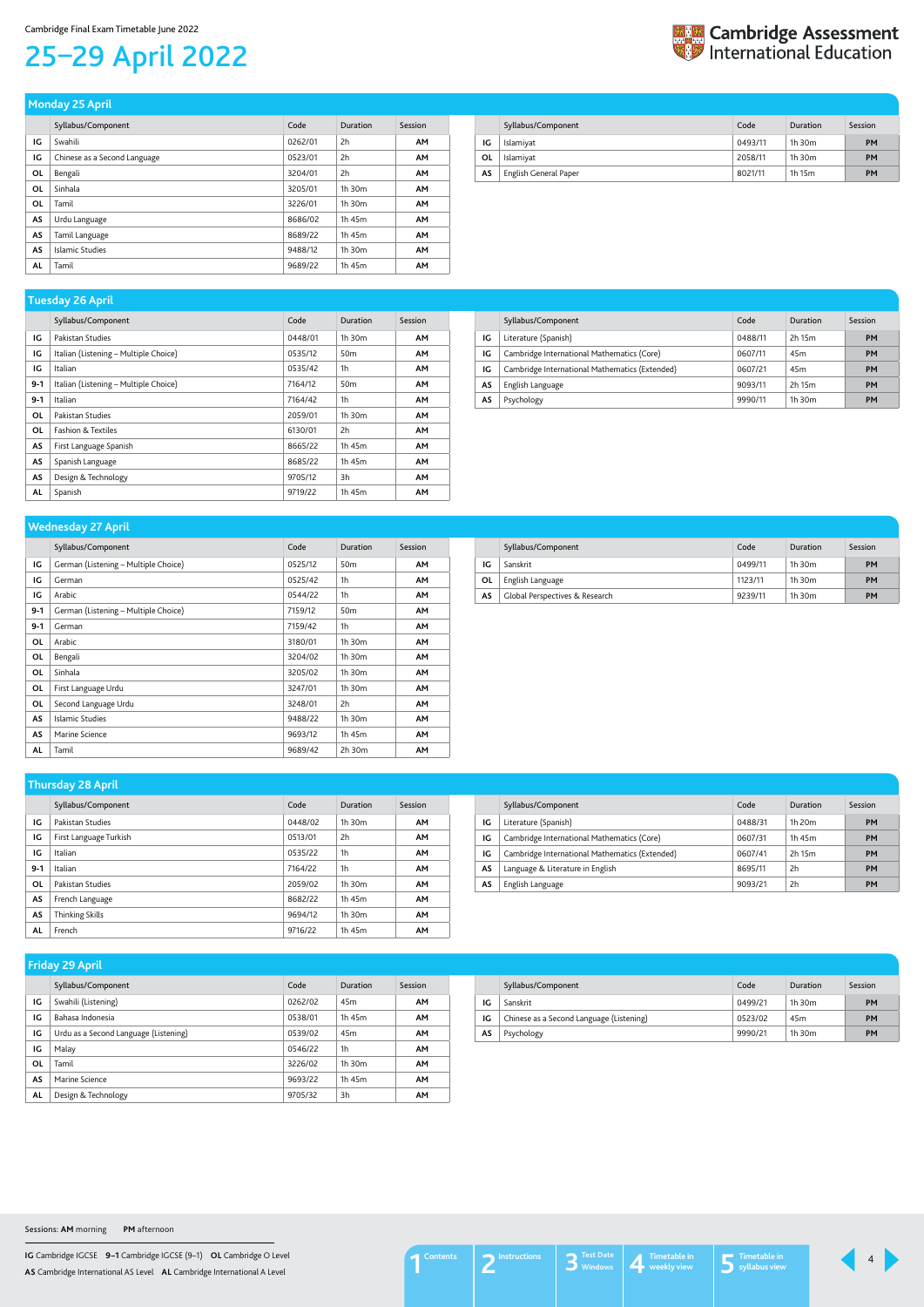**IG** Cambridge IGCSE **9–1** Cambridge IGCSE (9–1) **OL** Cambridge O Level **AS** Cambridge International AS Level **AL** Cambridge International A Level

#### Cambridge Final Exam Timetable June 2022

## <span id="page-4-0"></span>02–06 May 2022

| <b>Et Cambridge Assessment</b><br><b>Example 2018</b> International Education |
|-------------------------------------------------------------------------------|
|                                                                               |

|    | Monday 02 May      |         |             |         |  |  |
|----|--------------------|---------|-------------|---------|--|--|
|    | Syllabus/Component | Code    | Duration    | Session |  |  |
| AS | Tamil Language     | 8689/32 | $1h$ 30 $m$ | AМ      |  |  |
| AS | Accounting         | 9706/22 | $1h$ 30 $m$ | AМ      |  |  |
| ΑL | Tamil              | 9689/32 | $1h$ 30 $m$ | AМ      |  |  |

| Syllabus/Component                | Code    | Duration | Session |
|-----------------------------------|---------|----------|---------|
| <b>AS</b>   English General Paper | 8021/21 | th 45m   | PM      |

|    | Syllabus/Component | Code    | Duration | Session |
|----|--------------------|---------|----------|---------|
| AL | Marine Science     | 9693/32 | 1h 45m   | AΜ      |

## **Tuesday 03 May**

|       | Syllabus/Component | Code    | Duration | Session   |
|-------|--------------------|---------|----------|-----------|
| IG    | Geography          | 0460/12 | 1h 45m   | <b>AM</b> |
| $9-1$ | Geography          | 0976/12 | 1h 45m   | <b>AM</b> |
| AS    | History            | 9489/12 | 1h 15m   | <b>AM</b> |
| AS    | <b>Business</b>    | 9609/12 | 1h 15m   | <b>AM</b> |
| AL    | Islamic Studies    | 9488/32 | 1h 30m   | <b>AM</b> |

## **Wednesday 04 May**

|           | Syllabus/Component   | Code    | Duration    | Session   |
|-----------|----------------------|---------|-------------|-----------|
| IG        | Chemistry (Core)     | 0620/31 | 1h 15m      | <b>PM</b> |
| IG        | Chemistry (Extended) | 0620/41 | 1h 15m      | <b>PM</b> |
| $9 - 1$   | Chemistry (Core)     | 0971/31 | 1h 15m      | PM        |
| $9 - 1$   | Chemistry (Extended) | 0971/41 | 1h 15m      | PM        |
| <b>OL</b> | Chemistry            | 5070/21 | $1h$ 30 $m$ | <b>PM</b> |
| AL        | Chemistry            | 9701/41 | 2h          | PM        |

|       | _                                |         |          |         |
|-------|----------------------------------|---------|----------|---------|
|       | Syllabus/Component               | Code    | Duration | Session |
| ١G    | History                          | 0470/12 | 2h       | AM      |
| $9-1$ | History                          | 0977/12 | 2h       | AM      |
| ΟL    | History                          | 2147/12 | 2h       | AM      |
| AS    | Mathematics (Pure Mathematics 1) | 9709/12 | 1h 50m   | АΜ      |

## **Thursday 05 May**

|         | Syllabus/Component                                                | Code    | Duration | Session   |
|---------|-------------------------------------------------------------------|---------|----------|-----------|
| IG      | First Language English (Oral Endorsement)                         | 0500/11 | 2h       | PM        |
| IG      | English as a Second Language (Speaking Endorsement) (Core)        | 0510/11 | 1h 30m   | PM        |
| IG      | English as a Second Language (Speaking Endorsement)<br>(Extended) | 0510/21 | 2h       | PM        |
| IG      | English as a Second Language (Count-in Speaking) (Core)           | 0511/11 | 1h 30m   | <b>PM</b> |
| IG      | English as a Second Language (Count-in Speaking) (Extended)       | 0511/21 | 2h       | PM        |
| $9 - 1$ | First Language English                                            | 0990/11 | 2h       | PM        |
| $9 - 1$ | English as a Second Language (Count-in Speaking) (Core)           | 0991/11 | 1h 30m   | PM        |
| $9 - 1$ | English as a Second Language (Count-in Speaking) (Extended)       | 0991/21 | 2h       | PM        |
| $9 - 1$ | English as a Second Language (Speaking Endorsement) (Core)        | 0993/11 | 1h 30m   | PM        |
| $9 - 1$ | English as a Second Language (Speaking Endorsement)<br>(Extended) | 0993/21 | 2h       | <b>PM</b> |
| OL      | English Language                                                  | 1123/21 | 1h 45m   | PM        |
| AS      | Geography (Core)                                                  | 9696/11 | 1h 30m   | <b>PM</b> |
| AS      | Physics (Practical – Advanced)                                    | 9702/31 | 2h       | PM        |

| <b>Friday 06 May</b> |                        |         |             |           |
|----------------------|------------------------|---------|-------------|-----------|
|                      | Syllabus/Component     | Code    | Duration    | Session   |
| IG                   | Mathematics (Core)     | 0580/12 | 1h          | <b>AM</b> |
| IG                   | Mathematics (Extended) | 0580/22 | $1h$ 30 $m$ | <b>AM</b> |
| $9-1$                | Mathematics (Core)     | 0980/12 | 1h          | <b>AM</b> |
| $9 - 1$              | Mathematics (Extended) | 0980/22 | 1h 30m      | <b>AM</b> |
| AS                   | History                | 9489/22 | 1h 45m      | <b>AM</b> |
| AS                   | Computer Science       | 9618/12 | $1h$ 30 $m$ | <b>AM</b> |
| AS                   | Information Technology | 9626/12 | 1h 45m      | <b>AM</b> |

|           | Syllabus/Component                   | Code    | Duration        | Session |
|-----------|--------------------------------------|---------|-----------------|---------|
| IG        | French (Listening – Multiple Choice) | 0520/11 | 50 <sub>m</sub> | PM      |
| IG        | French                               | 0520/41 | 1h              | PM      |
| $9-1$     | French (Listening – Multiple Choice) | 7156/11 | 50 <sub>m</sub> | PM      |
| $9-1$     | French                               | 7156/41 | 1h              | PM      |
| <b>AL</b> | Biology                              | 9700/41 | 2h              | PM      |

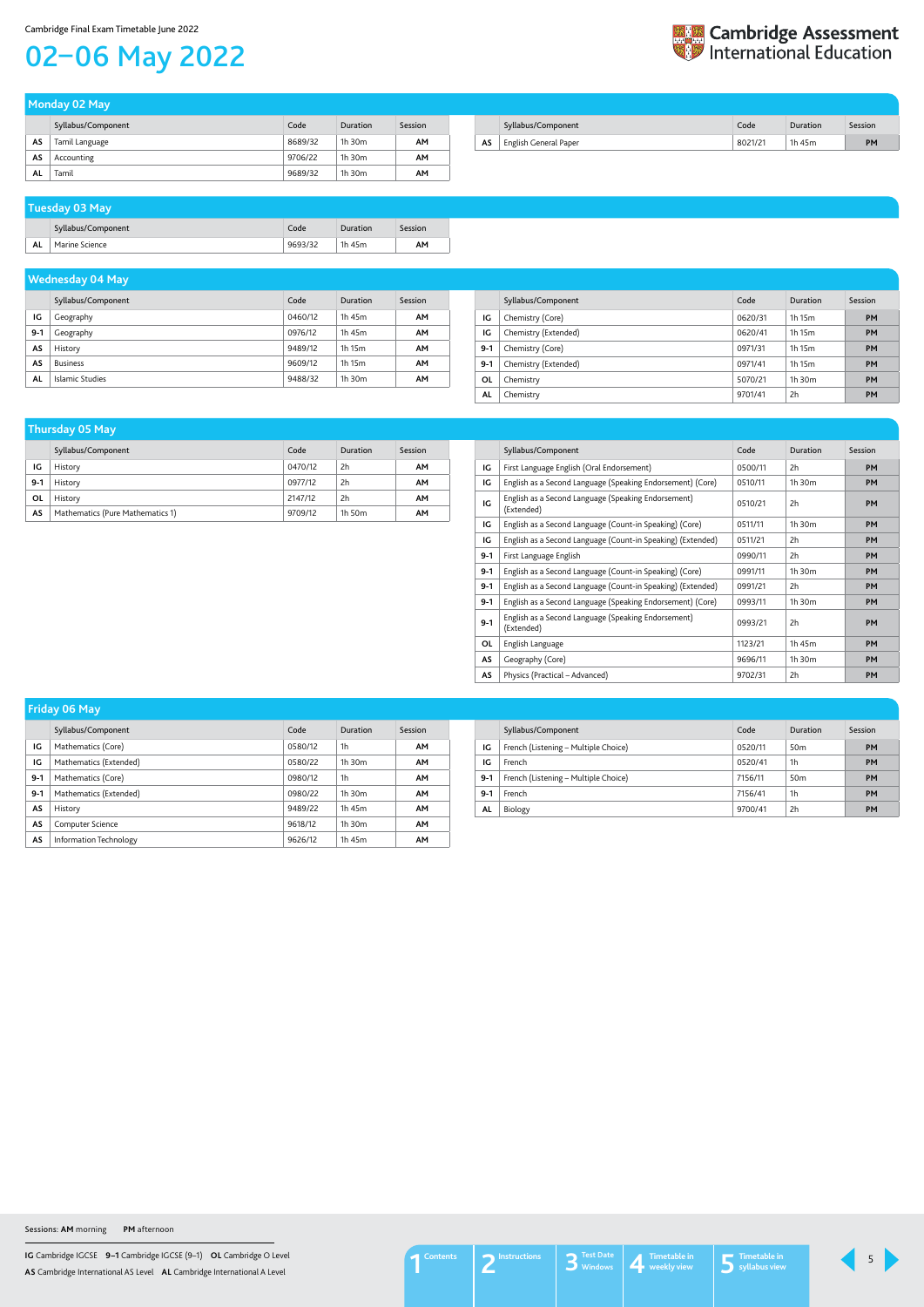**IG** Cambridge IGCSE **9–1** Cambridge IGCSE (9–1) **OL** Cambridge O Level **AS** Cambridge International AS Level **AL** Cambridge International A Level

## <span id="page-5-0"></span>09–13 May 2022



|         | Syllabus/Component                                                            | Code    | <b>Duration</b> | Session   |
|---------|-------------------------------------------------------------------------------|---------|-----------------|-----------|
| IG      | Mathematics (Core)                                                            | 0580/32 | 2h              | <b>AM</b> |
| IG      | Mathematics (Extended)                                                        | 0580/42 | 2h 30m          | <b>AM</b> |
| $9 - 1$ | Mathematics (Core)                                                            | 0980/32 | 2h              | <b>AM</b> |
| $9 - 1$ | Mathematics (Extended)                                                        | 0980/42 | 2h 30m          | <b>AM</b> |
| AS      | Mathematics (Pure Mathematics 2)                                              | 9709/22 | 1h 15m          | <b>AM</b> |
| AS      | Mathematics (Mechanics)                                                       | 9709/42 | 1h 15m          | <b>AM</b> |
| AL      | Mathematics (Probability & Statistics 2)                                      | 9709/62 | 1h 15m          | <b>AM</b> |
| IG      | Islamiyat                                                                     | 0493/21 | 1h 30m          | <b>PM</b> |
| IG      | First Language English (Oral Endorsement)                                     | 0500/21 | 2h              | <b>PM</b> |
| IG      | English as a Second Language (Speaking Endorsement)<br>(Listening – Core)     | 0510/31 | 40 <sub>m</sub> | <b>PM</b> |
| IG      | English as a Second Language (Speaking Endorsement)<br>(Listening – Extended) | 0510/41 | 50 <sub>m</sub> | <b>PM</b> |
| IG      | English as a Second Language (Count-in Speaking) (Listening -<br>Core)        | 0511/31 | 40 <sub>m</sub> | <b>PM</b> |

#### **Monday 09 May**

|           | Syllabus/Component                                                            | Code    | Duration        | <b>Session</b> |
|-----------|-------------------------------------------------------------------------------|---------|-----------------|----------------|
| IG        | English as a Second Language (Count-in Speaking) (Listening –<br>Extended)    | 0511/41 | 50 <sub>m</sub> | <b>PM</b>      |
| $9-1$     | First Language English                                                        | 0990/21 | 2h              | <b>PM</b>      |
| $9 - 1$   | English as a Second Language (Count-in Speaking) (Listening –<br>Core)        | 0991/31 | 40 <sub>m</sub> | <b>PM</b>      |
| $9 - 1$   | English as a Second Language (Count-in Speaking) (Listening –<br>Extended)    | 0991/41 | 50 <sub>m</sub> | <b>PM</b>      |
| $9 - 1$   | English as a Second Language (Speaking Endorsement)<br>(Listening – Core)     | 0993/31 | 40 <sub>m</sub> | <b>PM</b>      |
| $9-1$     | English as a Second Language (Speaking Endorsement)<br>(Listening – Extended) | 0993/41 | 50 <sub>m</sub> | <b>PM</b>      |
| <b>OL</b> | Islamiyat                                                                     | 2058/21 | 1h 30m          | <b>PM</b>      |
| AS        | Geography (Core)                                                              | 9696/21 | 1h 30m          | <b>PM</b>      |
| AS        | Chemistry                                                                     | 9701/21 | 1h 15m          | <b>PM</b>      |
| AL        | Chemistry                                                                     | 9701/51 | 1h 15m          | <b>PM</b>      |

| Tuesday 10 May |                                        |         |             |                |
|----------------|----------------------------------------|---------|-------------|----------------|
|                | Syllabus/Component                     | Code    | Duration    | <b>Session</b> |
| IG             | Information & Communication Technology | 0417/12 | 2h          | <b>AM</b>      |
| IG             | Latin                                  | 0480/12 | $1h$ 30 $m$ | <b>AM</b>      |
| $9 - 1$        | Information & Communication Technology | 0983/12 | 2h          | <b>AM</b>      |
| OL             | Biology (Practical)                    | 5090/31 | 1h 15m      | <b>AM</b>      |
| AS             | <b>Business</b>                        | 9609/22 | $1h$ 30 $m$ | <b>AM</b>      |
| AS             | Sociology                              | 9699/12 | 1h 30m      | <b>AM</b>      |
| AL             | Islamic Studies                        | 9488/42 | $1h$ 30 $m$ | <b>AM</b>      |
| AL             | Marine Science                         | 9693/42 | 1h 45m      | <b>AM</b>      |
| IG             | Biology (Practical)                    | 0610/51 | 1h 15m      | <b>PM</b>      |
| IG             | Biology (Alternative to Practical)     | 0610/61 | 1h          | <b>PM</b>      |

|         | Syllabus/Component                                              | Code    | <b>Duration</b> | Session   |
|---------|-----------------------------------------------------------------|---------|-----------------|-----------|
| IG      | Combined Science (Practical)                                    | 0653/51 | 1h 15m          | <b>PM</b> |
| IG      | Combined Science (Alternative to Practical)                     | 0653/61 | 1h              | <b>PM</b> |
| IG      | Co-ordinated Sciences (Double Award) (Practical)                | 0654/51 | 2h              | <b>PM</b> |
| IG      | Co-ordinated Sciences (Double Award) (Alternative to Practical) | 0654/61 | 1h 30m          | <b>PM</b> |
| $9 - 1$ | Biology (Practical)                                             | 0970/51 | 1h 15m          | <b>PM</b> |
| $9 - 1$ | Biology (Alternative to Practical)                              | 0970/61 | 1h              | <b>PM</b> |
| $9-1$   | Co-ordinated Sciences (Double Award) (Practical)                | 0973/51 | 2h              | <b>PM</b> |
| $9-1$   | Co-ordinated Sciences (Double Award) (Alternative to Practical) | 0973/61 | 1h 30m          | <b>PM</b> |
| 0L      | Biology (Alternative to Practical)                              | 5090/61 | 1 <sub>h</sub>  | <b>PM</b> |
| 0L      | Combined Science                                                | 5129/21 | 2h 15m          | <b>PM</b> |
| AL      | Physics                                                         | 9702/41 | 2h              | <b>PM</b> |

|         | -<br>.                                   |         |             |           |
|---------|------------------------------------------|---------|-------------|-----------|
|         | Syllabus/Component                       | Code    | Duration    | Session   |
| IG      | Travel & Tourism                         | 0471/12 | 2h          | <b>AM</b> |
| IG      | Literature in English                    | 0475/12 | $1h$ 30 $m$ | <b>AM</b> |
| $9 - 1$ | Literature in English                    | 0992/12 | $1h$ 30 $m$ | <b>AM</b> |
| OL      | Literature in English                    | 2010/12 | $1h$ 30 $m$ | <b>AM</b> |
| AS      | Arabic Language                          | 8680/22 | 1h 45m      | <b>AM</b> |
| AS      | Mathematics (Probability & Statistics 1) | 9709/52 | 1h 15m      | <b>AM</b> |
| AL      | Arabic                                   | 9680/22 | 1h 45m      | AΜ        |

#### **Wednesday 11 May**

| Syllabus/Component | Code    | Duration | Session   |
|--------------------|---------|----------|-----------|
| Biology (Core)     | 0610/31 | 1h 15m   | <b>PM</b> |
| Biology (Extended) | 0610/41 | 1h 15m   | <b>PM</b> |
| Biology (Core)     | 0970/31 | 1h 15m   | PM        |
| Biology (Extended) | 0970/41 | 1h 15m   | <b>PM</b> |
| Biology            | 5090/21 | 1h 45m   | <b>PM</b> |
| Biology            | 9700/21 | 1h 15m   | <b>PM</b> |
| Biology            | 9700/51 | 1h 15m   | <b>PM</b> |
|                    |         |          |           |

|           | Syllabus/Component        | Code    | Duration       | Session   |
|-----------|---------------------------|---------|----------------|-----------|
| IG        | First Language French     | 0501/01 | 2h             | <b>AM</b> |
| IG        | First Language German     | 0505/01 | 2h             | <b>AM</b> |
| IG        | First Language Arabic     | 0508/01 | 2h             | <b>AM</b> |
| IG        | First Language Chinese    | 0509/12 | 2h 15m         | <b>AM</b> |
| IG        | First Language Thai       | 0518/01 | 2h             | <b>AM</b> |
| IG        | German                    | 0525/22 | 1h             | <b>AM</b> |
| IG        | Urdu as a Second Language | 0539/01 | 2h             | <b>AM</b> |
| $9 - 1$   | German                    | 7159/22 | 1 <sub>h</sub> | <b>AM</b> |
| $9-1$     | First Language Arabic     | 7184/01 | 2h             | <b>AM</b> |
| <b>OL</b> | First Language Urdu       | 3247/02 | 2 <sub>h</sub> | <b>AM</b> |
| 0L        | Second Language Urdu      | 3248/02 | 1h 45m         | <b>AM</b> |
| OL        | Physics (Practical)       | 5054/31 | 2h             | <b>AM</b> |

### **Thursday 12 May**

|         | Syllabus/Component                 | Code    | Duration | Session   |
|---------|------------------------------------|---------|----------|-----------|
| AS      | French Language                    | 8682/32 | 1h.30m   | <b>AM</b> |
| AS      | <b>Thinking Skills</b>             | 9694/22 | 1h 45m   | <b>AM</b> |
| AL      | French                             | 9716/32 | 1h.30m   | <b>AM</b> |
| IG      | Physics (Practical)                | 0625/51 | 1h 15m   | <b>PM</b> |
| IG      | Physics (Alternative to Practical) | 0625/61 | 1h       | <b>PM</b> |
| $9-1$   | Physics (Practical)                | 0972/51 | 1h 15m   | <b>PM</b> |
| $9 - 1$ | Physics (Alternative to Practical) | 0972/61 | 1h       | PM        |
| 0L      | Physics (Alternative to Practical) | 5054/41 | 1h       | PM        |
| AS      | Economics                          | 9708/21 | 1h 30m   | <b>PM</b> |
| AL      | English Language                   | 9093/31 | 2h 15m   | <b>PM</b> |

|           | Syllabus/Component     | Code    | Duration    | Session   |
|-----------|------------------------|---------|-------------|-----------|
| ΙG        | History                | 0470/22 | 2h          | <b>AM</b> |
| IG        | Latin                  | 0480/22 | 1h 30m      | <b>AM</b> |
| $9 - 1$   | History                | 0977/22 | 2h          | <b>AM</b> |
| ΟL        | History                | 2147/22 | 2h          | <b>AM</b> |
| AS        | First Language Spanish | 8665/42 | $2h$ 30 $m$ | <b>AM</b> |
| AS        | Spanish Literature     | 8673/42 | 2h 30m      | <b>AM</b> |
| AS        | Portuguese Language    | 8684/02 | 1h 45m      | AM        |
| AL        | Accounting             | 9706/32 | 3h          | <b>AM</b> |
| <b>AL</b> | Portuguese             | 9718/02 | 1h 45m      | AM        |
| AL        | Spanish                | 9719/42 | 2h 30m      | <b>AM</b> |

### **Friday 13 May**

|         | Syllabus/Component               | Code    | Duration | Session   |
|---------|----------------------------------|---------|----------|-----------|
| IG      | Computer Science                 | 0478/11 | 1h 45m   | <b>PM</b> |
| IG      | French                           | 0520/21 | 1h       | PM        |
| $9-1$   | Computer Science                 | 0984/11 | 1h 45m   | <b>PM</b> |
| $9 - 1$ | French                           | 7156/21 | 1h       | PM        |
| 0L      | Computer Science                 | 2210/11 | 1h 45m   | <b>PM</b> |
| AS      | Language & Literature in English | 8695/21 | 2h       | PM        |
| AS      | Literature in English            | 9695/11 | 2h       | <b>PM</b> |
| AL      | Psychology                       | 9990/31 | 1h.30m   | <b>PM</b> |

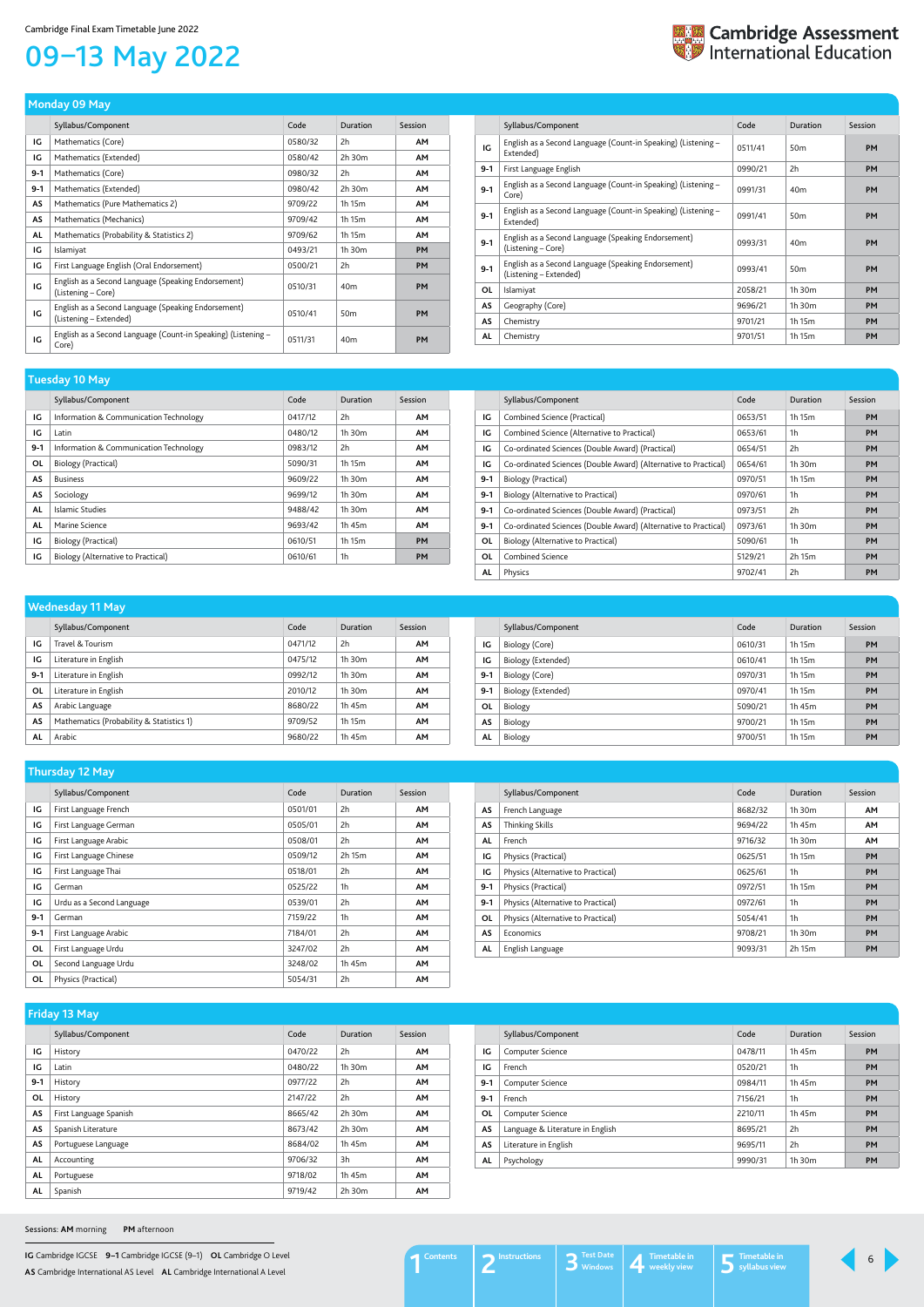**IG** Cambridge IGCSE **9–1** Cambridge IGCSE (9–1) **OL** Cambridge O Level **AS** Cambridge International AS Level **AL** Cambridge International A Level

## <span id="page-6-0"></span>16–20 May 2022



| -                          |         |                 |           |
|----------------------------|---------|-----------------|-----------|
| Syllabus/Component         | Code    | <b>Duration</b> | Session   |
| <b>Global Perspectives</b> | 0457/12 | 1h 15m          | <b>AM</b> |
| Portuguese Language        | 8684/03 | 1h 30m          | <b>AM</b> |
| Spanish Language           | 8685/32 | 1h 30m          | AM        |
| Urdu Language              | 8686/03 | 1h 30m          | <b>AM</b> |
| History                    | 9489/32 | 1h 15m          | <b>AM</b> |
| Portuguese                 | 9718/03 | 1h 30m          | <b>AM</b> |
| Spanish                    | 9719/32 | 1h 30m          | <b>AM</b> |
|                            |         |                 |           |

| Monday 16 May |  |  |  |
|---------------|--|--|--|
|               |  |  |  |

|           | Syllabus/Component           | Code    | Duration | Session   |
|-----------|------------------------------|---------|----------|-----------|
| IG        | World Literature             | 0408/21 | 1h 15m   | <b>PM</b> |
| IG        | Accounting                   | 0452/11 | 1h 15m   | <b>PM</b> |
| $9 - 1$   | Accounting                   | 0985/11 | 1h 15m   | <b>PM</b> |
| 0L        | Accounting (Multiple Choice) | 7707/11 | 1h 15m   | <b>PM</b> |
| <b>OL</b> | Mathematics Syllabus D       | 4024/11 | 2h       | <b>PM</b> |
| AS        | Literature in English        | 9695/21 | 2h       | <b>PM</b> |

|         | Syllabus/Component     | Code    | <b>Duration</b> | Session   |
|---------|------------------------|---------|-----------------|-----------|
| IG      | Geography              | 0460/22 | $1h$ 30 $m$     | <b>AM</b> |
| IG      | First Language Turkish | 0513/02 | 2h              | <b>AM</b> |
| ΙG      | Malay                  | 0546/42 | 1 <sub>h</sub>  | <b>AM</b> |
| $9 - 1$ | Geography              | 0976/22 | $1h$ 30 $m$     | <b>AM</b> |
| AS      | Music (Listening)      | 9483/12 | 2h              | <b>AM</b> |
| AL      | <b>Business</b>        | 9609/32 | 3h              | <b>AM</b> |

### **Tuesday 17 May**

|       | Syllabus/Component                             | Code    | Duration           | Session   |
|-------|------------------------------------------------|---------|--------------------|-----------|
| IG    | Computer Science                               | 0478/21 | 1h 45m             | <b>PM</b> |
| IG    | Cambridge International Mathematics (Core)     | 0607/51 | 1h 10 <sub>m</sub> | PM        |
| IG    | Cambridge International Mathematics (Extended) | 0607/61 | 1h 40m             | PM        |
| $9-1$ | Computer Science                               | 0984/21 | 1h 45m             | PM        |
| 0L    | Computer Science                               | 2210/21 | 1h 45m             | PM        |
| AS    | Chemistry (Practical – Advanced)               | 9701/31 | 2h                 | <b>PM</b> |

|           | Syllabus/Component                   | Code    | Duration        | Session   |
|-----------|--------------------------------------|---------|-----------------|-----------|
| IG        | First Language French                | 0501/02 | 2h              | <b>AM</b> |
| IG        | First Language German                | 0505/02 | 2 <sub>h</sub>  | AΜ        |
| IG        | First Language Arabic                | 0508/02 | 2h              | <b>AM</b> |
| IG        | First Language Chinese               | 0509/22 | 2 <sub>h</sub>  | AM        |
| IG        | First Language Thai                  | 0518/02 | 2 <sub>h</sub>  | AM        |
| IG        | Arabic (Listening – Multiple Choice) | 0544/12 | 50 <sub>m</sub> | <b>AM</b> |
| IG        | Arabic                               | 0544/42 | 1h              | <b>AM</b> |
| $9 - 1$   | First Language Arabic                | 7184/02 | 2h              | AM        |
| <b>OL</b> | Arabic                               | 3180/02 | 1h 30m          | AM        |
| AL        | Thinking Skills                      | 9694/32 | 2h              | AM        |
| <b>AL</b> | Mathematics (Pure Mathematics 3)     | 9709/32 | 1h 50m          | AM        |

#### **Wednesday 18 May**

|         | Syllabus/Component                              | Code    | Duration | Session   |
|---------|-------------------------------------------------|---------|----------|-----------|
| IG      | Physics (Core)                                  | 0625/31 | 1h 15m   | <b>PM</b> |
| IG      | Physics (Extended)                              | 0625/41 | 1h 15m   | <b>PM</b> |
| IG      | Combined Science (Core)                         | 0653/31 | 1h 15m   | <b>PM</b> |
| IG      | Combined Science (Extended)                     | 0653/41 | 1h 15m   | <b>PM</b> |
| IG      | Co-ordinated Sciences (Double Award) (Core)     | 0654/31 | 2h       | <b>PM</b> |
| IG      | Co-ordinated Sciences (Double Award) (Extended) | 0654/41 | 2h       | <b>PM</b> |
| $9-1$   | Physics (Core)                                  | 0972/31 | 1h 15m   | <b>PM</b> |
| $9-1$   | Physics (Extended)                              | 0972/41 | 1h 15m   | <b>PM</b> |
| $9 - 1$ | Co-ordinated Sciences (Double Award) (Core)     | 0973/31 | 2h       | <b>PM</b> |
| $9-1$   | Co-ordinated Sciences (Double Award) (Extended) | 0973/41 | 2h       | <b>PM</b> |
| 0L      | Physics                                         | 5054/21 | 1h 45m   | <b>PM</b> |
| OL      | Combined Science (Multiple Choice)              | 5129/11 | 1h       | <b>PM</b> |
| AS      | Media Studies                                   | 9607/21 | 2h       | <b>PM</b> |
| AL      | Economics                                       | 9708/41 | 2h 15m   | <b>PM</b> |

|       | Syllabus/Component                | Code    | <b>Duration</b> | Session   |
|-------|-----------------------------------|---------|-----------------|-----------|
| IG    | Literature in English             | 0475/22 | $1h$ 30 $m$     | <b>AM</b> |
| IG    | Literature in English             | 0475/32 | 45 <sub>m</sub> | <b>AM</b> |
| IG    | Literature in English             | 0475/42 | 1h 15m          | <b>AM</b> |
| $9-1$ | Literature in English             | 0992/22 | 1h 30m          | <b>AM</b> |
| $9-1$ | Literature in English             | 0992/32 | 45 <sub>m</sub> | <b>AM</b> |
| $9-1$ | Literature in English             | 0992/42 | 1h 15m          | <b>AM</b> |
| OL    | Literature in English             | 2010/22 | $1h$ 30 $m$     | <b>AM</b> |
| OL    | Chemistry (Practical)             | 5070/31 | 1h 30m          | <b>AM</b> |
| AS    | Computer Science                  | 9618/22 | 2h              | <b>AM</b> |
| AS    | Sociology                         | 9699/22 | 1h 30m          | <b>AM</b> |
| AL    | Information Technology (Advanced) | 9626/32 | 1h 45m          | <b>AM</b> |

### **Thursday 19 May**

|         | Syllabus/Component                   | Code    | Duration | Session   |
|---------|--------------------------------------|---------|----------|-----------|
| IG      | Chemistry (Practical)                | 0620/51 | 1h 15m   | <b>PM</b> |
| IG      | Chemistry (Alternative to Practical) | 0620/61 | 1h       | <b>PM</b> |
| $9 - 1$ | Chemistry (Practical)                | 0971/51 | 1h 15m   | <b>PM</b> |
| $9-1$   | Chemistry (Alternative to Practical) | 0971/61 | 1h       | <b>PM</b> |
| 0L      | Chemistry (Alternative to Practical) | 5070/41 | 1h       | <b>PM</b> |
| AS      | Physics                              | 9702/21 | 1h 15m   | <b>PM</b> |
| AL.     | Physics                              | 9702/51 | 1h 15m   | <b>PM</b> |

| <b>FIIUAY ZU MAY</b> |                             |         |                |           |  |
|----------------------|-----------------------------|---------|----------------|-----------|--|
|                      | Syllabus/Component          | Code    | Duration       | Session   |  |
| IG                   | Physical Education          | 0413/12 | 1h 45m         | <b>AM</b> |  |
| IG                   | History                     | 0470/42 | 1 <sub>h</sub> | <b>AM</b> |  |
| $9-1$                | History                     | 0977/42 | 1 <sub>h</sub> | <b>AM</b> |  |
| $9-1$                | Physical Education          | 0995/12 | 1h 45m         | <b>AM</b> |  |
| AL                   | History                     | 9489/42 | 1h 45m         | <b>AM</b> |  |
| <b>AL</b>            | Computer Science (Advanced) | 9618/32 | 1h 30m         | <b>AM</b> |  |
| <b>AL</b>            | Thinking Skills             | 9694/42 | 1h 45m         | AM        |  |

#### **Friday 20 May**

|         | Syllabus/Component      | Code    | Duration    | Session   |
|---------|-------------------------|---------|-------------|-----------|
| ١G      | World Literature        | 0408/31 | $1h$ 30 $m$ | <b>PM</b> |
| ١G      | <b>Business Studies</b> | 0450/11 | $1h$ 30 $m$ | <b>PM</b> |
| $9 - 1$ | <b>Business Studies</b> | 0986/11 | $1h$ 30 $m$ | <b>PM</b> |
| OL      | <b>Business Studies</b> | 7115/11 | $1h$ 30 $m$ | <b>PM</b> |
| AL      | English Language        | 9093/41 | 2h 15m      | <b>PM</b> |

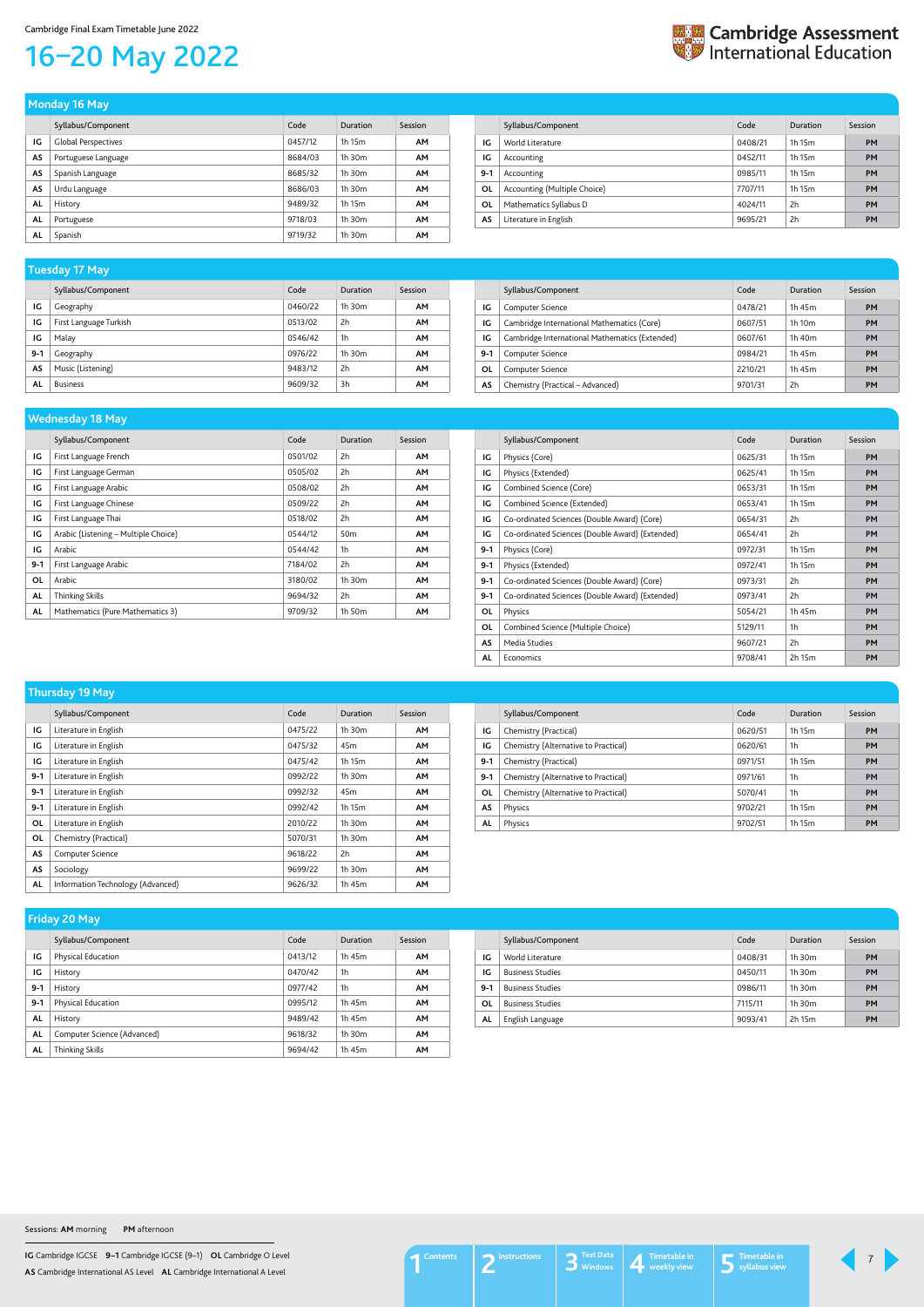**IG** Cambridge IGCSE **9–1** Cambridge IGCSE (9–1) **OL** Cambridge O Level **AS** Cambridge International AS Level **AL** Cambridge International A Level

## <span id="page-7-0"></span>23–27 May 2022



|         | -<br>-                                |         |                 |           |
|---------|---------------------------------------|---------|-----------------|-----------|
|         | Syllabus/Component                    | Code    | Duration        | Session   |
| IG      | Sociology                             | 0495/12 | 2h              | <b>AM</b> |
| IG      | Spanish (Listening - Multiple Choice) | 0530/12 | 50 <sub>m</sub> | <b>AM</b> |
| IG      | Spanish                               | 0530/42 | 1h              | <b>AM</b> |
| $9 - 1$ | Spanish (Listening - Multiple Choice) | 7160/12 | 50 <sub>m</sub> | <b>AM</b> |
| $9 - 1$ | Spanish                               | 7160/42 | 1 <sub>h</sub>  | <b>AM</b> |
| 0L      | Sociology                             | 2251/12 | 2h              | <b>AM</b> |
| AS      | <b>Further Mathematics</b>            | 9231/12 | 2h              | <b>AM</b> |
| AS      | Travel & Tourism                      | 9395/12 | $2h$ 30 $m$     | <b>AM</b> |
|         |                                       |         |                 |           |

#### **Monday 23 May**

|         | Syllabus/Component                             | Code    | Duration        | Session   |
|---------|------------------------------------------------|---------|-----------------|-----------|
| IG      | Accounting                                     | 0452/21 | 1h 45m          | <b>PM</b> |
| IG      | First Language Spanish                         | 0502/11 | 2h              | <b>PM</b> |
| IG      | Mandarin Chinese (Listening - Multiple Choice) | 0547/11 | 40 <sub>m</sub> | <b>PM</b> |
| IG      | Mandarin Chinese                               | 0547/41 | 1h 15m          | <b>PM</b> |
| $9 - 1$ | Accounting                                     | 0985/21 | 1h 45m          | <b>PM</b> |
| OL      | Accounting                                     | 7707/21 | 1h 45m          | <b>PM</b> |
| AL      | Literature in English                          | 9695/31 | 2h              | <b>PM</b> |
| AL      | Geography (Advanced)                           | 9696/31 | $1h$ 30 $m$     | <b>PM</b> |

|         | Syllabus/Component           | Code    | Duration | Session |
|---------|------------------------------|---------|----------|---------|
| ١G      | Music (Listening)            | 0410/12 | 1h 15m   | AΜ      |
| ١G      | Travel & Tourism             | 0471/22 | 2h 30m   | AМ      |
| $9 - 1$ | Music (Listening)            | 0978/12 | 1h 15m   | AΜ      |
| AL      | Computer Science (Practical) | 9618/42 | 2h 30m   | ΑМ      |

### **Tuesday 24 May**

|    | Syllabus/Component             | Code    | Duration | Session   |
|----|--------------------------------|---------|----------|-----------|
| IG | <b>Additional Mathematics</b>  | 0606/11 | 2h       | <b>PM</b> |
| ΙG | Environmental Management       | 0680/11 | 1h 45m   | PM        |
| OL | <b>Additional Mathematics</b>  | 4037/11 | 2h       | PM        |
| AS | Biology (Practical - Advanced) | 9700/31 | 2h       | <b>PM</b> |

|       | Syllabus/Component         | Code    | Duration    | Session   |
|-------|----------------------------|---------|-------------|-----------|
| IG    | Design & Technology        | 0445/12 | 1h 15m      | AM        |
| $9-1$ | Design & Technology        | 0979/12 | 1h 15m      | <b>AM</b> |
| AS    | Drama                      | 9482/12 | 2h          | AM        |
| AL    | <b>Further Mathematics</b> | 9231/22 | 2h          | <b>AM</b> |
| AL    | Portuguese                 | 9718/04 | $2h$ 30 $m$ | AΜ        |

### **Wednesday 25 May**

|       | Syllabus/Component      | Code    | Duration    | Session   |
|-------|-------------------------|---------|-------------|-----------|
| IG    | <b>Business Studies</b> | 0450/21 | $1h$ 30 $m$ | <b>PM</b> |
| IG    | First Language Spanish  | 0502/21 | 2h          | <b>PM</b> |
| $9-1$ | <b>Business Studies</b> | 0986/21 | $1h$ 30 $m$ | <b>PM</b> |
| OL    | <b>Business Studies</b> | 7115/21 | $1h$ 30 $m$ | <b>PM</b> |
| AS    | Law                     | 9084/11 | $1h$ 30 $m$ | <b>PM</b> |
| AL    | Psychology              | 9990/41 | $1h$ 30 $m$ | <b>PM</b> |

### Syllabus/Component Code Duration Session **Thursday 26 May**

|         |           | ----    | -------        | -------   |
|---------|-----------|---------|----------------|-----------|
| IG      | Geography | 0460/42 | $1h$ 30 $m$    | <b>AM</b> |
| IG      | Spanish   | 0530/22 | 1 <sub>h</sub> | <b>AM</b> |
| $9-1$   | Geography | 0976/42 | 1h 30m         | <b>AM</b> |
| $9 - 1$ | Spanish   | 7160/22 | 1 <sub>h</sub> | <b>AM</b> |
| AL      | Sociology | 9699/32 | 1h 15m         | <b>AM</b> |
| AL      | French    | 9716/42 | 2h 30m         | <b>AM</b> |

|           | Syllabus/Component             | Code    | Duration    | Session   |
|-----------|--------------------------------|---------|-------------|-----------|
| IG        | First Language Portuguese      | 0504/01 | 2h          | PM        |
| IG        | Mandarin Chinese               | 0547/21 | 1h 15m      | <b>PM</b> |
| 0L        | Mathematics Syllabus D         | 4024/21 | $2h$ 30 $m$ | PM        |
| AS        | Physics (Practical – Advanced) | 9702/32 | 2h          | PM        |
| <b>AL</b> | Geography (Advanced)           | 9696/41 | $1h$ 30 $m$ | PM        |

| <b>Friday 27 May</b> |                    |         |             |           |
|----------------------|--------------------|---------|-------------|-----------|
|                      | Syllabus/Component | Code    | Duration    | Session   |
| IG                   | Drama              | 0411/12 | $2h$ 30 $m$ | <b>AM</b> |
| IG                   | Sociology          | 0495/22 | 1h 45m      | <b>AM</b> |
| $9-1$                | Drama              | 0994/12 | $2h$ 30 $m$ | <b>AM</b> |
| <b>OL</b>            | Sociology          | 2251/22 | 1h 45m      | <b>AM</b> |
| AL                   | Travel & Tourism   | 9395/32 | $1h$ 30 $m$ | AM        |

|       | Syllabus/Component    | Code    | Duration | Session   |
|-------|-----------------------|---------|----------|-----------|
| IG    | Economics             | 0455/21 | 2h 15m   | <b>PM</b> |
| $9-1$ | Economics             | 0987/21 | 2h 15m   | <b>PM</b> |
| 0L    | Economics             | 2281/21 | 2h 15m   | <b>PM</b> |
| AS    | Law                   | 9084/21 | 1h 30m   | <b>PM</b> |
| AL    | Literature in English | 9695/41 | 2h       | <b>PM</b> |

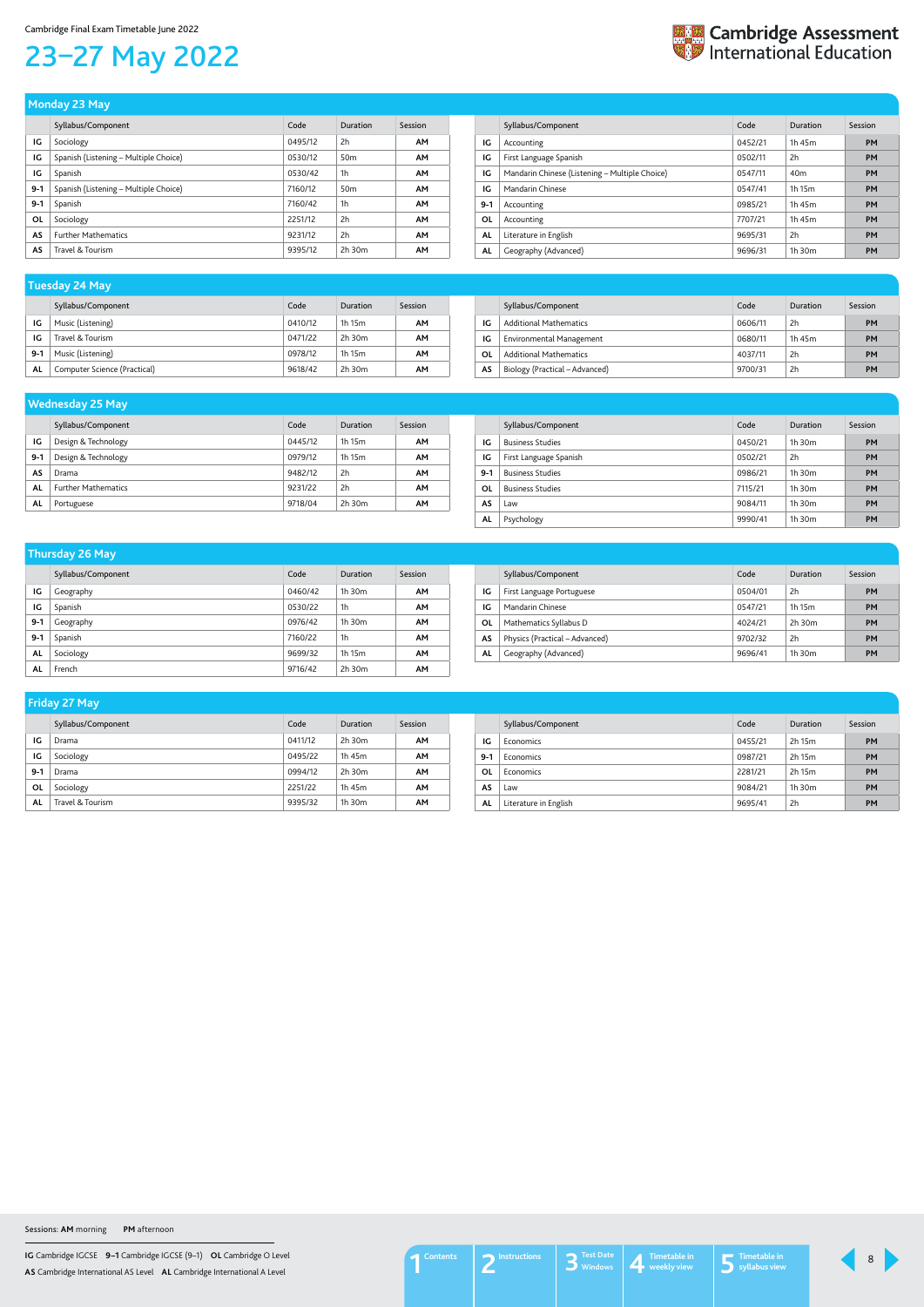**IG** Cambridge IGCSE **9–1** Cambridge IGCSE (9–1) **OL** Cambridge O Level **AS** Cambridge International AS Level **AL** Cambridge International A Level

#### Cambridge Final Exam Timetable June 2022

## <span id="page-8-0"></span>30 May–03 June 2022



|    | Syllabus/Component                  | Code    | Duration    | Session |
|----|-------------------------------------|---------|-------------|---------|
| ١G | Bahasa Indonesia                    | 0538/02 | 1h 45m      | AМ      |
| ΟL | Religious Studies (Bible Knowledge) | 2048/12 | $1h$ 30 $m$ | AМ      |
| AS | Environmental Management            | 8291/12 | 1h 45m      | AМ      |
| AL | Sociology                           | 9699/42 | 1h 45m      | AМ      |

#### **Tuesday 31 May**

|    | Syllabus/Component               | Code    | Duration | Session   |
|----|----------------------------------|---------|----------|-----------|
| IG | First Language Portuguese        | 0504/02 | 2h       | <b>PM</b> |
| AS | Chemistry (Practical - Advanced) | 9701/32 | 2h       | PM        |

Syllabus/Component Code Duration Session **IG** Malay (Listening – Multiple Choice) **COM** 0546/12 50m **AM OL** Bangladesh Studies 7094/01 1h 30m **AM AS** Arabic Language 8680/32 1h 30m **AM AL** Arabic 9680/32 1h 30m **AM**

|    | __                        |         |                 |         |
|----|---------------------------|---------|-----------------|---------|
|    | Syllabus/Component        | Code    | Duration        | Session |
| ΟL | <b>Bangladesh Studies</b> | 7094/02 | $1h$ 30 $m$     | AM      |
| AS | Environmental Management  | 8291/22 | 1h 45m          | AM      |
| AL | Arabic                    | 9680/52 | 45 <sub>m</sub> | AM      |
| AL | Tamil                     | 9689/52 | 45 <sub>m</sub> | AM      |

#### **Thursday 02 June**

|    | Syllabus/Component             | Code    | Duration | Session |
|----|--------------------------------|---------|----------|---------|
| AS | Biology (Practical – Advanced) | 9700/32 | 2ŀ       | PM      |

|    | Syllabus/Component                  | Code    | Duration     | Session |
|----|-------------------------------------|---------|--------------|---------|
| 0L | Religious Studies (Bible Knowledge) | 2048/22 | 1 $h$ 30 $m$ | AM      |
| AS | Physical Education                  | 9396/12 | $2h$ 30 $m$  | AΜ      |

#### **Friday 03 June**

**Monday 30 May** 

|    | Syllabus/Component | Code    | Duration | Session |
|----|--------------------|---------|----------|---------|
| ΑL | Law                | 9084/31 | 1h 30m   | PM      |

|    | Syllabus/Component            | Code    | Duration    | Session   |
|----|-------------------------------|---------|-------------|-----------|
| IG | <b>Additional Mathematics</b> | 0606/21 | 2h          | <b>PM</b> |
| 0L | <b>Additional Mathematics</b> | 4037/21 | 2h          | <b>PM</b> |
| ΑL | ∟aw                           | 9084/41 | $1h$ 30 $m$ | <b>PM</b> |

#### **Wednesday 01 June**

|    | Syllabus/Component         | Code    | Duration    | Session |
|----|----------------------------|---------|-------------|---------|
| OL | Commerce                   | 7100/22 | 2h          | AΜ      |
| AS | <b>Further Mathematics</b> | 9231/32 | $1h$ 30 $m$ | AM      |
| AL | Travel & Tourism           | 9395/42 | $1h$ 30 $m$ | AΜ      |

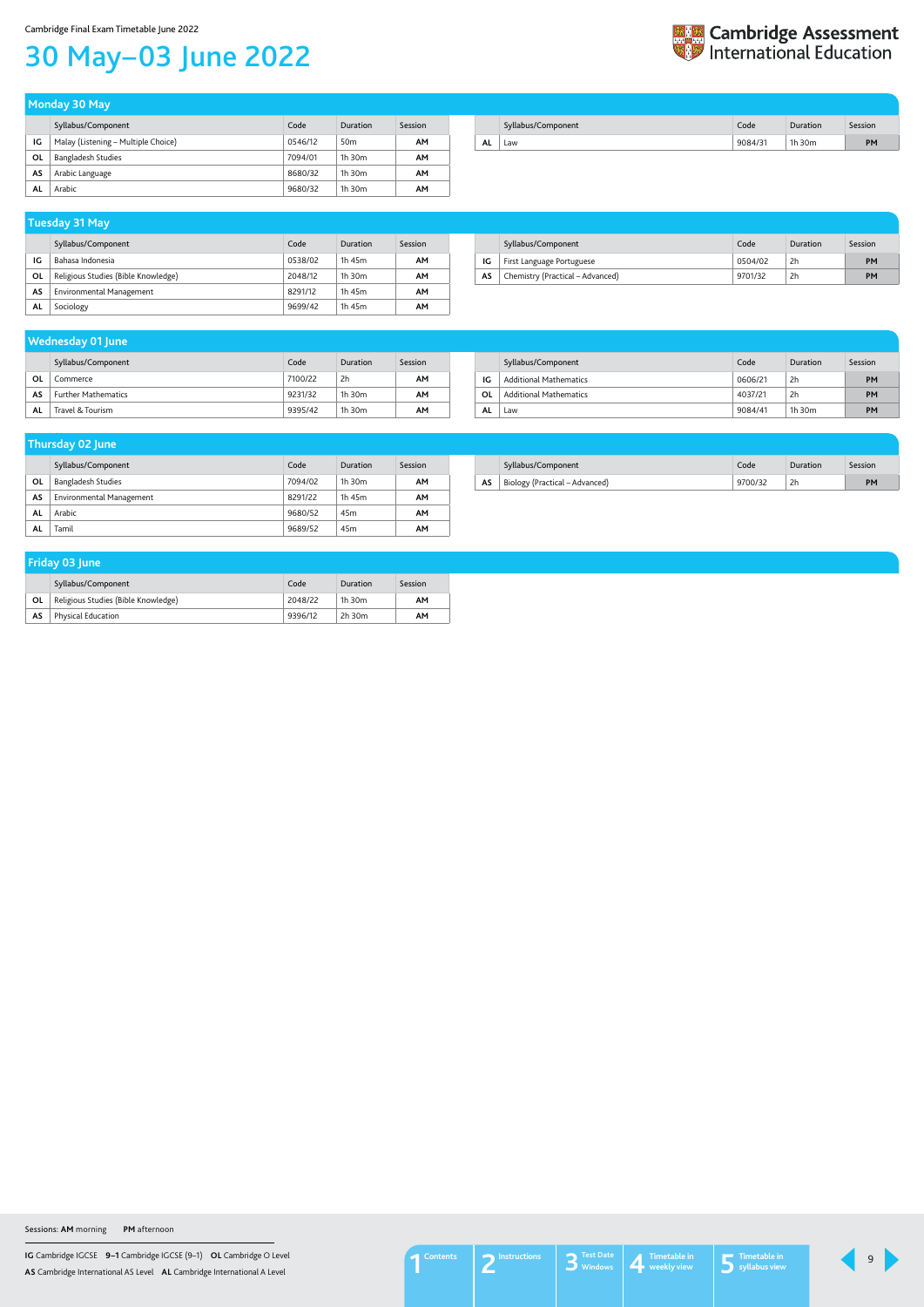**IG** Cambridge IGCSE **9–1** Cambridge IGCSE (9–1) **OL** Cambridge O Level **AS** Cambridge International AS Level **AL** Cambridge International A Level

#### Cambridge Final Exam Timetable June 2022

## <span id="page-9-0"></span>06–10 June 2022

| <b>Example 25 Cambridge Assessment</b><br><b>Example 20 International Education</b> |
|-------------------------------------------------------------------------------------|
|                                                                                     |

|    | Syllabus/Component | Code    | Duration | Session |
|----|--------------------|---------|----------|---------|
| AS | German Language    | 8683/02 | 1h 45m   | AΜ      |
| AL | Physical Education | 9396/32 | 2h 30m   | AΜ      |
| AL | German             | 9717/02 | 1h 45m   | AΜ      |

| Monday 06 June |  |  |
|----------------|--|--|
|                |  |  |
|                |  |  |
|                |  |  |

|    | Syllabus/Component          | Code    | Duration | Session |
|----|-----------------------------|---------|----------|---------|
| AS | Economics (Multiple Choice) | 9708/11 | 1h       | PM      |

|       | Syllabus/Component  | Code    | <b>Duration</b> | Session   |
|-------|---------------------|---------|-----------------|-----------|
| IG    | Design & Technology | 0445/32 | 1 <sub>h</sub>  | AM        |
| IG    | Design & Technology | 0445/42 | 1h              | <b>AM</b> |
| IG    | Design & Technology | 0445/52 | 1 <sub>h</sub>  | <b>AM</b> |
| $9-1$ | Design & Technology | 0979/32 | 1 <sub>h</sub>  | <b>AM</b> |
| $9-1$ | Design & Technology | 0979/42 | 1h              | <b>AM</b> |
| $9-1$ | Design & Technology | 0979/52 | 1 <sub>h</sub>  | <b>AM</b> |
| AL    | Arabic              | 9680/42 | $2h$ 30 $m$     | AΜ        |

## **Tuesday 07 June**

|         | Syllabus/Component                     | Code    | Duration        | Session   |
|---------|----------------------------------------|---------|-----------------|-----------|
| IG      | Chemistry (Multiple Choice – Core)     | 0620/11 | 45 <sub>m</sub> | <b>PM</b> |
| IG      | Chemistry (Multiple Choice – Extended) | 0620/21 | 45 <sub>m</sub> | PM        |
| IG      | Environmental Management               | 0680/21 | 1h 45m          | <b>PM</b> |
| $9 - 1$ | Chemistry (Multiple Choice – Core)     | 0971/11 | 45 <sub>m</sub> | <b>PM</b> |
| $9-1$   | Chemistry (Multiple Choice – Extended) | 0971/21 | 45 <sub>m</sub> | <b>PM</b> |
| 0L      | Chemistry (Multiple Choice)            | 5070/11 | 1h              | PM        |
| AS      | Chemistry (Multiple Choice)            | 9701/11 | 1h 15m          | <b>PM</b> |
| AL      | Media Studies                          | 9607/41 | 2h              | PM        |

| Thursday 09 June |                            |         |             |         |  |  |  |
|------------------|----------------------------|---------|-------------|---------|--|--|--|
|                  | Syllabus/Component         | Code    | Duration    | Session |  |  |  |
| IG               | Food & Nutrition           | 0648/12 | 2h          | AM      |  |  |  |
| OL               | Food & Nutrition           | 6065/12 | 2h          | AΜ      |  |  |  |
| AS               | <b>Further Mathematics</b> | 9231/42 | $1h$ 30 $m$ | AΜ      |  |  |  |

|       | Syllabus/Component          | Code    | Duration        | Session   |
|-------|-----------------------------|---------|-----------------|-----------|
| IG    | Economics (Multiple Choice) | 0455/11 | 45 <sub>m</sub> | <b>PM</b> |
| $9-1$ | Economics (Multiple Choice) | 0987/11 | 45 <sub>m</sub> | <b>PM</b> |
| 0L    | Economics (Multiple Choice) | 2281/11 | 45 <sub>m</sub> | <b>PM</b> |
| AS    | Biology (Multiple Choice)   | 9700/11 | 1h 15m          | <b>PM</b> |

|    | Syllabus/Component         | Code    | Duration    | Session   |
|----|----------------------------|---------|-------------|-----------|
| ١G | Enterprise                 | 0454/12 | 1h 30m      | AΜ        |
| ΟL | Commerce (Multiple Choice) | 7100/12 | 1h          | AΜ        |
| AS | German Language            | 8683/03 | $1h$ 30 $m$ | <b>AM</b> |
| AL | German                     | 9717/03 | $1h$ 30 $m$ | AΜ        |

### **Wednesday 08 June**

|         | Syllabus/Component                                                   | Code    | Duration        | Session   |
|---------|----------------------------------------------------------------------|---------|-----------------|-----------|
| IG      | Physics (Multiple Choice - Core)                                     | 0625/11 | 45 <sub>m</sub> | <b>PM</b> |
| ΙG      | Physics (Multiple Choice – Extended)                                 | 0625/21 | 45 <sub>m</sub> | <b>PM</b> |
| ΙG      | Combined Science (Multiple Choice – Core)                            | 0653/11 | 45 <sub>m</sub> | <b>PM</b> |
| IG      | Combined Science (Multiple Choice - Extended)                        | 0653/21 | 45 <sub>m</sub> | <b>PM</b> |
| IG      | Co-ordinated Sciences (Double Award) (Multiple Choice – Core)        | 0654/11 | 45 <sub>m</sub> | <b>PM</b> |
| IG      | Co-ordinated Sciences (Double Award) (Multiple Choice -<br>Extended) | 0654/21 | 45 <sub>m</sub> | <b>PM</b> |
| $9-1$   | Physics (Multiple Choice – Core)                                     | 0972/11 | 45 <sub>m</sub> | <b>PM</b> |
| $9 - 1$ | Physics (Multiple Choice – Extended)                                 | 0972/21 | 45 <sub>m</sub> | <b>PM</b> |
| $9-1$   | Co-ordinated Sciences (Double Award) (Multiple Choice – Core)        | 0973/11 | 45 <sub>m</sub> | <b>PM</b> |
| $9 - 1$ | Co-ordinated Sciences (Double Award) (Multiple Choice -<br>Extended) | 0973/21 | 45 <sub>m</sub> | <b>PM</b> |
| OL      | Physics (Multiple Choice)                                            | 5054/11 | 1h              | <b>PM</b> |
| AS      | Physics (Multiple Choice)                                            | 9702/11 | 1h 15m          | <b>PM</b> |

|    | <b>Friday 10 June</b>        |         |          |                |
|----|------------------------------|---------|----------|----------------|
|    | Syllabus/Component           | Code    | Duration | <b>Session</b> |
| ΟL | Biology (Multiple Choice)    | 5090/11 | 1h       | AM             |
| AS | Accounting (Multiple Choice) | 9706/12 | 1h       | AΜ             |

**AL** German 9717/04 2h 30m **AM**

|       | Syllabus/Component                   | Code    | Duration        | Session   |
|-------|--------------------------------------|---------|-----------------|-----------|
| IG    | Biology (Multiple Choice – Core)     | 0610/11 | 45 <sub>m</sub> | <b>PM</b> |
| IG    | Biology (Multiple Choice – Extended) | 0610/21 | 45 <sub>m</sub> | PM        |
| $9-1$ | Biology (Multiple Choice - Core)     | 0970/11 | 45m             | PM        |
| $9-1$ | Biology (Multiple Choice - Extended) | 0970/21 | 45m             | PM        |
| AL    | Economics (Multiple Choice)          | 9708/31 | 1h 15m          | <b>PM</b> |

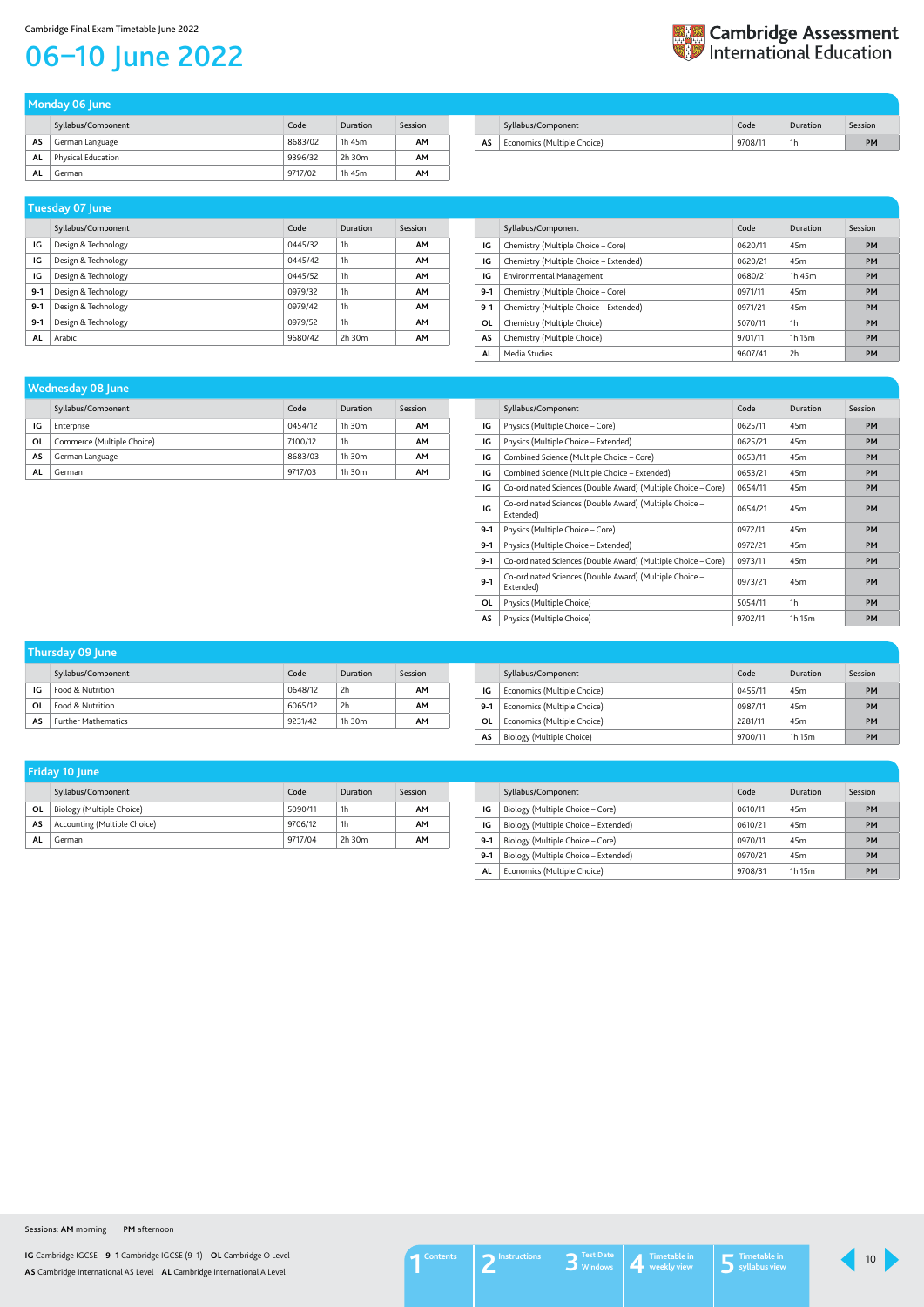**IG** Cambridge IGCSE **9–1** Cambridge IGCSE (9–1) **OL** Cambridge O Level **AS** Cambridge International AS Level **AL** Cambridge International A Level

<span id="page-10-1"></span>**Cambridge IGCSE**

| Syllabus/Component                                                         | Code               | Duration        | Date                                      | Session  |
|----------------------------------------------------------------------------|--------------------|-----------------|-------------------------------------------|----------|
| English as a Second Language (Count-in<br>Speaking) (Extended)             | 0511/21            | 2h              | Thursday 05 May 2022                      | PM       |
| English as a Second Language (Count-in<br>Speaking) (Listening - Core)     | 0511/31            | 40m             | Monday 09 May 2022                        | PМ       |
| English as a Second Language (Count-in<br>Speaking) (Listening - Extended) | 0511/41            | 50 <sub>m</sub> | Monday 09 May 2022                        | PМ       |
| Enterprise                                                                 | 0454/12            | 1h 30m          | Wednesday 08 June 2022                    | AΜ       |
| Environmental Management                                                   | 0680/11            | 1h 45m          | Tuesday 24 May 2022                       | PM       |
| <b>Environmental Management</b>                                            | 0680/21            | 1h 45m          | Tuesday 07 June 2022                      | PM       |
|                                                                            |                    |                 |                                           |          |
| First Language Arabic                                                      | 0508/01            | 2h              | Thursday 12 May 2022                      | AΜ       |
| First Language Arabic                                                      | 0508/02            | 2h              | Wednesday 18 May 2022                     | AΜ       |
| First Language Chinese                                                     | 0509/12            | 2h 15m          | Thursday 12 May 2022                      | AΜ       |
| First Language Chinese                                                     | 0509/22            | 2h              | Wednesday 18 May 2022                     | AΜ       |
| First Language English (Oral Endorsement)                                  | 0500/11            | 2h              | Thursday 05 May 2022                      | PM       |
| First Language English (Oral Endorsement)                                  | 0500/21            | 2h              | Monday 09 May 2022                        | PМ       |
| First Language French                                                      | 0501/01            | 2h              | Thursday 12 May 2022                      | AΜ       |
| First Language French                                                      | 0501/02            | 2h              | Wednesday 18 May 2022                     | AΜ       |
| First Language German                                                      | 0505/01            | 2h              | Thursday 12 May 2022                      | ΑМ       |
| First Language German                                                      | 0505/02            | 2h              | Wednesday 18 May 2022                     | AΜ       |
| First Language Portuguese                                                  | 0504/01            | 2h              | Thursday 26 May 2022                      | PM       |
| First Language Portuguese<br>First Language Spanish                        | 0504/02<br>0502/11 | 2h<br>2h        | Tuesday 31 May 2022<br>Monday 23 May 2022 | PM<br>PМ |
| First Language Spanish                                                     | 0502/21            | 2h              | Wednesday 25 May 2022                     | PМ       |
| First Language Thai                                                        | 0518/01            | 2h              | Thursday 12 May 2022                      | AΜ       |
| First Language Thai                                                        | 0518/02            | 2h              | Wednesday 18 May 2022                     | AΜ       |
| First Language Turkish                                                     | 0513/01            | 2h              | Thursday 28 April 2022                    | AΜ       |
| First Language Turkish                                                     | 0513/02            | 2h              | Tuesday 17 May 2022                       | AΜ       |
| Food & Nutrition                                                           | 0648/12            | 2h              | Thursday 09 June 2022                     | AΜ       |
| French (Listening – Multiple Choice)                                       | 0520/11            | 50 <sub>m</sub> | Friday 06 May 2022                        | PM       |
| French                                                                     | 0520/21            | 1h              | Friday 13 May 2022                        | PМ       |
| French                                                                     | 0520/41            | 1h              | Friday 06 May 2022                        | PM       |
| G                                                                          |                    |                 |                                           |          |
| Geography                                                                  | 0460/12            | 1h 45m          | Wednesday 04 May 2022                     | AΜ       |
| Geography                                                                  | 0460/22            | 1h 30m          | Tuesday 17 May 2022                       | AΜ       |
| Geography                                                                  | 0460/42            | 1h 30m          | Thursday 26 May 2022                      | AΜ       |
| German (Listening - Multiple Choice)                                       | 0525/12            | 50 <sub>m</sub> | Wednesday 27 April 2022                   | AΜ       |
| German                                                                     | 0525/22            | 1h              | Thursday 12 May 2022                      | AΜ       |
| German                                                                     | 0525/42            | 1h              | Wednesday 27 April 2022                   | AΜ       |
| <b>Global Perspectives</b>                                                 | 0457/12            | 1h 15m          | Monday 16 May 2022                        | AM       |
| Н.                                                                         |                    |                 |                                           |          |
| History                                                                    | 0470/12            | 2h<br>2h        | Thursday 05 May 2022                      | AΜ<br>AΜ |
| History                                                                    | 0470/22<br>0470/42 | 1h              | Friday 13 May 2022<br>Friday 20 May 2022  | AΜ       |
| History                                                                    |                    |                 |                                           |          |
| Information & Communication Technology                                     | 0417/12            | 2h              | Tuesday 10 May 2022                       | AΜ       |
| Islamiyat                                                                  | 0493/11            | 1h 30m          | Monday 25 April 2022                      | PМ       |
| Islamiyat                                                                  | 0493/21            | 1h 30m          | Monday 09 May 2022                        | PМ       |
| Italian (Listening - Multiple Choice)                                      | 0535/12            | 50 <sub>m</sub> | Tuesday 26 April 2022                     | AΜ       |
| Italian                                                                    | 0535/22            | 1h              | Thursday 28 April 2022                    | ΑМ       |
| Italian                                                                    | 0535/42            | 1h              | Tuesday 26 April 2022                     | AΜ       |
|                                                                            |                    |                 |                                           |          |
| Latin                                                                      | 0480/12            | 1h 30m          | Tuesday 10 May 2022                       | AΜ       |
| Latin                                                                      | 0480/22            | 1h 30m          | Friday 13 May 2022                        | ΑМ       |
| Literature (Spanish)                                                       | 0488/11            | 2h 15m          | Tuesday 26 April 2022                     | PM       |
| Literature (Spanish)                                                       | 0488/31            | 1h 20m          | Thursday 28 April 2022                    | PМ       |
| Literature in English                                                      | 0475/12            | 1h 30m          | Wednesday 11 May 2022                     | AΜ       |
| Literature in English                                                      | 0475/22            | 1h 30m          | Thursday 19 May 2022                      | AΜ       |
| Literature in English                                                      | 0475/32            | 45m             | Thursday 19 May 2022                      | AΜ       |
| Literature in English                                                      | 0475/42            | 1h 15m          | Thursday 19 May 2022                      | ΑМ       |
| M.                                                                         |                    |                 |                                           |          |
| Malay (Listening – Multiple Choice)                                        | 0546/12            | 50 <sub>m</sub> | Monday 30 May 2022                        | AΜ       |
| Malay                                                                      | 0546/22            | 1h              | Friday 29 April 2022                      | AΜ       |
| Malay                                                                      | 0546/42            | 1h              | Tuesday 17 May 2022                       | AΜ       |
| Mandarin Chinese (Listening - Multiple Choice)                             | 0547/11            | 40m             | Monday 23 May 2022                        | PM       |
| Mandarin Chinese                                                           | 0547/21            | 1h 15m          | Thursday 26 May 2022                      | PM       |
| Mandarin Chinese                                                           | 0547/41            | 1h 15m          | Monday 23 May 2022                        | PM       |
| Mathematics (Core)<br>Mathematics (Extended)                               | 0580/12<br>0580/22 | 1h<br>1h 30m    | Friday 06 May 2022<br>Friday 06 May 2022  | AΜ<br>ΑМ |
| Mathematics (Core)                                                         | 0580/32            | 2h              | Monday 09 May 2022                        | ΑМ       |
|                                                                            |                    |                 |                                           |          |

| A<br>0452/11<br>1h 15m<br>PM<br>Accounting<br>Monday 16 May 2022<br>1h 45m<br>PM<br>Accounting<br>0452/21<br>Monday 23 May 2022<br><b>Additional Mathematics</b><br>Tuesday 24 May 2022<br>PM<br>0606/11<br>2h<br><b>Additional Mathematics</b><br>2h<br>Wednesday 01 June 2022<br>PM<br>0606/21<br>0544/12<br>50 <sub>m</sub><br>Wednesday 18 May 2022<br>ΑМ<br>Arabic (Listening – Multiple Choice)<br>Arabic<br>0544/22<br>1h<br>AΜ<br>Wednesday 27 April 2022<br>Arabic<br>1h<br>Wednesday 18 May 2022<br>AΜ<br>0544/42<br>B<br>Bahasa Indonesia<br>0538/01<br>1h 45m<br>Friday 29 April 2022<br>AΜ<br>Bahasa Indonesia<br>0538/02<br>1h 45m<br>Tuesday 31 May 2022<br>ΑМ<br>PM<br>0610/11<br>45m<br>Biology (Multiple Choice – Core)<br>Friday 10 June 2022<br>PΜ<br>Biology (Multiple Choice – Extended)<br>0610/21<br>45m<br>Friday 10 June 2022<br>Biology (Core)<br>1h 15m<br>Wednesday 11 May 2022<br>PM<br>0610/31<br>1h 15m<br>Wednesday 11 May 2022<br>PM<br>Biology (Extended)<br>0610/41<br>1h 15m<br>PM<br>Biology (Practical)<br>0610/51<br>Tuesday 10 May 2022<br>Biology (Alternative to Practical)<br>0610/61<br>1h<br>PM<br>Tuesday 10 May 2022<br><b>Business Studies</b><br>1h 30m<br>PM<br>0450/11<br>Friday 20 May 2022<br><b>Business Studies</b><br>PM<br>0450/21<br>1h 30m<br>Wednesday 25 May 2022<br>C.<br>PM<br>Cambridge International Mathematics (Core)<br>0607/11<br>45m<br>Tuesday 26 April 2022<br>0607/21<br>Tuesday 26 April 2022<br>PM<br>Cambridge International Mathematics (Extended)<br>45m<br>0607/31<br>1h 45m<br>Thursday 28 April 2022<br>PM<br>Cambridge International Mathematics (Core)<br>0607/41<br>2h 15m<br>PM<br>Cambridge International Mathematics (Extended)<br>Thursday 28 April 2022<br>PM<br>Cambridge International Mathematics (Core)<br>0607/51<br>1h 10m<br>Tuesday 17 May 2022<br>Cambridge International Mathematics (Extended)<br>PM<br>0607/61<br>1h 40m<br>Tuesday 17 May 2022<br>PM<br>Chemistry (Multiple Choice – Core)<br>0620/11<br>45m<br>Tuesday 07 June 2022<br>PM<br>45m<br>Chemistry (Multiple Choice – Extended)<br>0620/21<br>Tuesday 07 June 2022<br>Chemistry (Core)<br>1h 15m<br>Wednesday 04 May 2022<br>PM<br>0620/31<br>Chemistry (Extended)<br>0620/41<br>Wednesday 04 May 2022<br>PM<br>1h 15m<br>Chemistry (Practical)<br>0620/51<br>1h 15m<br>Thursday 19 May 2022<br>PM<br>Chemistry (Alternative to Practical)<br>0620/61<br>1h<br>Thursday 19 May 2022<br>PМ<br>2h<br>AΜ<br>Chinese as a Second Language<br>0523/01<br>Monday 25 April 2022<br>PM<br>Chinese as a Second Language (Listening)<br>45m<br>0523/02<br>Friday 29 April 2022<br>Combined Science (Multiple Choice - Core)<br>Wednesday 08 June 2022<br><b>PM</b><br>0653/11<br>45m<br>Combined Science (Multiple Choice - Extended)<br>Wednesday 08 June 2022<br>PM<br>0653/21<br>45m<br>Combined Science (Core)<br>0653/31<br>1h 15m<br>Wednesday 18 May 2022<br>PM<br>Combined Science (Extended)<br>0653/41<br>1h 15m<br>Wednesday 18 May 2022<br><b>PM</b><br>Combined Science (Practical)<br>1h 15m<br>Tuesday 10 May 2022<br>PМ<br>0653/51<br>Combined Science (Alternative to Practical)<br>1h<br>PM<br>0653/61<br>Tuesday 10 May 2022<br>1h 45m<br>Friday 13 May 2022<br>PM<br>Computer Science<br>0478/11<br>Computer Science<br>0478/21<br>1h 45m<br>Tuesday 17 May 2022<br>PM<br>Co-ordinated Sciences (Double Award) (Multiple<br>0654/11<br>45m<br>Wednesday 08 June 2022<br>PM<br>Choice – Core)<br>Co-ordinated Sciences (Double Award) (Multiple<br>0654/21<br>45m<br>Wednesday 08 June 2022<br>PM<br>Choice - Extended)<br>2h<br>PM<br>Co-ordinated Sciences (Double Award) (Core)<br>0654/31<br>Wednesday 18 May 2022<br>Co-ordinated Sciences (Double Award)<br>2h<br>Wednesday 18 May 2022<br>PM<br>0654/41<br>(Extended)<br>Co-ordinated Sciences (Double Award) (Practical)<br>2h<br>Tuesday 10 May 2022<br>PM<br>0654/51<br>Co-ordinated Sciences (Double Award)<br>1h 30m<br>Tuesday 10 May 2022<br>PM<br>0654/61<br>(Alternative to Practical)<br>D<br>0445/12<br>1h 15m<br>Wednesday 25 May 2022<br>AΜ<br>Design & Technology<br>0445/32<br>1h<br>ΑМ<br>Design & Technology<br>Tuesday 07 June 2022<br>0445/42<br>1h<br>Tuesday 07 June 2022<br>Design & Technology<br>AΜ<br>0445/52<br>1h<br>Tuesday 07 June 2022<br>AΜ<br>Design & Technology<br>0411/12<br>2h 30m<br>Friday 27 May 2022<br>ΑМ<br>Drama<br>E.<br>Economics (Multiple Choice)<br>0455/11<br>45m<br>Thursday 09 June 2022<br>PΜ<br>Economics<br>0455/21<br>2h 15m<br>Friday 27 May 2022<br>PM<br>English as a Second Language (Speaking<br>0510/11<br>1h 30m<br>Thursday 05 May 2022<br>PM<br>Endorsement) (Core)<br>English as a Second Language (Speaking<br>0510/21<br>2h<br>Thursday 05 May 2022<br>PM<br>Endorsement) (Extended)<br>English as a Second Language (Speaking<br>0510/31<br>40 <sub>m</sub><br>Monday 09 May 2022<br>PM<br>Endorsement) (Listening - Core)<br>English as a Second Language (Speaking<br>0510/41<br>50 <sub>m</sub><br>Monday 09 May 2022<br>PM<br>Endorsement) (Listening - Extended)<br>English as a Second Language (Count-in<br>0511/11<br>1h 30m<br>Thursday 05 May 2022<br>PM | Syllabus/Component | Code | Duration | Date | Session |
|---------------------------------------------------------------------------------------------------------------------------------------------------------------------------------------------------------------------------------------------------------------------------------------------------------------------------------------------------------------------------------------------------------------------------------------------------------------------------------------------------------------------------------------------------------------------------------------------------------------------------------------------------------------------------------------------------------------------------------------------------------------------------------------------------------------------------------------------------------------------------------------------------------------------------------------------------------------------------------------------------------------------------------------------------------------------------------------------------------------------------------------------------------------------------------------------------------------------------------------------------------------------------------------------------------------------------------------------------------------------------------------------------------------------------------------------------------------------------------------------------------------------------------------------------------------------------------------------------------------------------------------------------------------------------------------------------------------------------------------------------------------------------------------------------------------------------------------------------------------------------------------------------------------------------------------------------------------------------------------------------------------------------------------------------------------------------------------------------------------------------------------------------------------------------------------------------------------------------------------------------------------------------------------------------------------------------------------------------------------------------------------------------------------------------------------------------------------------------------------------------------------------------------------------------------------------------------------------------------------------------------------------------------------------------------------------------------------------------------------------------------------------------------------------------------------------------------------------------------------------------------------------------------------------------------------------------------------------------------------------------------------------------------------------------------------------------------------------------------------------------------------------------------------------------------------------------------------------------------------------------------------------------------------------------------------------------------------------------------------------------------------------------------------------------------------------------------------------------------------------------------------------------------------------------------------------------------------------------------------------------------------------------------------------------------------------------------------------------------------------------------------------------------------------------------------------------------------------------------------------------------------------------------------------------------------------------------------------------------------------------------------------------------------------------------------------------------------------------------------------------------------------------------------------------------------------------------------------------------------------------------------------------------------------------------------------------------------------------------------------------------------------------------------------------------------------------------------------------------------------------------------------------------------------------------------------------------------------------------------------------------------------------------------------------------------------------------------------------------------------------------------------------------------------------------------------------------------------------------------------------------------------------------------------------------------------------------------------------------------------------------------------------------------------------------------------------------------------------------------------------------------------------------------------------|--------------------|------|----------|------|---------|
|                                                                                                                                                                                                                                                                                                                                                                                                                                                                                                                                                                                                                                                                                                                                                                                                                                                                                                                                                                                                                                                                                                                                                                                                                                                                                                                                                                                                                                                                                                                                                                                                                                                                                                                                                                                                                                                                                                                                                                                                                                                                                                                                                                                                                                                                                                                                                                                                                                                                                                                                                                                                                                                                                                                                                                                                                                                                                                                                                                                                                                                                                                                                                                                                                                                                                                                                                                                                                                                                                                                                                                                                                                                                                                                                                                                                                                                                                                                                                                                                                                                                                                                                                                                                                                                                                                                                                                                                                                                                                                                                                                                                                                                                                                                                                                                                                                                                                                                                                                                                                                                                                                                                                                           |                    |      |          |      |         |
|                                                                                                                                                                                                                                                                                                                                                                                                                                                                                                                                                                                                                                                                                                                                                                                                                                                                                                                                                                                                                                                                                                                                                                                                                                                                                                                                                                                                                                                                                                                                                                                                                                                                                                                                                                                                                                                                                                                                                                                                                                                                                                                                                                                                                                                                                                                                                                                                                                                                                                                                                                                                                                                                                                                                                                                                                                                                                                                                                                                                                                                                                                                                                                                                                                                                                                                                                                                                                                                                                                                                                                                                                                                                                                                                                                                                                                                                                                                                                                                                                                                                                                                                                                                                                                                                                                                                                                                                                                                                                                                                                                                                                                                                                                                                                                                                                                                                                                                                                                                                                                                                                                                                                                           |                    |      |          |      |         |
|                                                                                                                                                                                                                                                                                                                                                                                                                                                                                                                                                                                                                                                                                                                                                                                                                                                                                                                                                                                                                                                                                                                                                                                                                                                                                                                                                                                                                                                                                                                                                                                                                                                                                                                                                                                                                                                                                                                                                                                                                                                                                                                                                                                                                                                                                                                                                                                                                                                                                                                                                                                                                                                                                                                                                                                                                                                                                                                                                                                                                                                                                                                                                                                                                                                                                                                                                                                                                                                                                                                                                                                                                                                                                                                                                                                                                                                                                                                                                                                                                                                                                                                                                                                                                                                                                                                                                                                                                                                                                                                                                                                                                                                                                                                                                                                                                                                                                                                                                                                                                                                                                                                                                                           |                    |      |          |      |         |
|                                                                                                                                                                                                                                                                                                                                                                                                                                                                                                                                                                                                                                                                                                                                                                                                                                                                                                                                                                                                                                                                                                                                                                                                                                                                                                                                                                                                                                                                                                                                                                                                                                                                                                                                                                                                                                                                                                                                                                                                                                                                                                                                                                                                                                                                                                                                                                                                                                                                                                                                                                                                                                                                                                                                                                                                                                                                                                                                                                                                                                                                                                                                                                                                                                                                                                                                                                                                                                                                                                                                                                                                                                                                                                                                                                                                                                                                                                                                                                                                                                                                                                                                                                                                                                                                                                                                                                                                                                                                                                                                                                                                                                                                                                                                                                                                                                                                                                                                                                                                                                                                                                                                                                           |                    |      |          |      |         |
|                                                                                                                                                                                                                                                                                                                                                                                                                                                                                                                                                                                                                                                                                                                                                                                                                                                                                                                                                                                                                                                                                                                                                                                                                                                                                                                                                                                                                                                                                                                                                                                                                                                                                                                                                                                                                                                                                                                                                                                                                                                                                                                                                                                                                                                                                                                                                                                                                                                                                                                                                                                                                                                                                                                                                                                                                                                                                                                                                                                                                                                                                                                                                                                                                                                                                                                                                                                                                                                                                                                                                                                                                                                                                                                                                                                                                                                                                                                                                                                                                                                                                                                                                                                                                                                                                                                                                                                                                                                                                                                                                                                                                                                                                                                                                                                                                                                                                                                                                                                                                                                                                                                                                                           |                    |      |          |      |         |
|                                                                                                                                                                                                                                                                                                                                                                                                                                                                                                                                                                                                                                                                                                                                                                                                                                                                                                                                                                                                                                                                                                                                                                                                                                                                                                                                                                                                                                                                                                                                                                                                                                                                                                                                                                                                                                                                                                                                                                                                                                                                                                                                                                                                                                                                                                                                                                                                                                                                                                                                                                                                                                                                                                                                                                                                                                                                                                                                                                                                                                                                                                                                                                                                                                                                                                                                                                                                                                                                                                                                                                                                                                                                                                                                                                                                                                                                                                                                                                                                                                                                                                                                                                                                                                                                                                                                                                                                                                                                                                                                                                                                                                                                                                                                                                                                                                                                                                                                                                                                                                                                                                                                                                           |                    |      |          |      |         |
|                                                                                                                                                                                                                                                                                                                                                                                                                                                                                                                                                                                                                                                                                                                                                                                                                                                                                                                                                                                                                                                                                                                                                                                                                                                                                                                                                                                                                                                                                                                                                                                                                                                                                                                                                                                                                                                                                                                                                                                                                                                                                                                                                                                                                                                                                                                                                                                                                                                                                                                                                                                                                                                                                                                                                                                                                                                                                                                                                                                                                                                                                                                                                                                                                                                                                                                                                                                                                                                                                                                                                                                                                                                                                                                                                                                                                                                                                                                                                                                                                                                                                                                                                                                                                                                                                                                                                                                                                                                                                                                                                                                                                                                                                                                                                                                                                                                                                                                                                                                                                                                                                                                                                                           |                    |      |          |      |         |
|                                                                                                                                                                                                                                                                                                                                                                                                                                                                                                                                                                                                                                                                                                                                                                                                                                                                                                                                                                                                                                                                                                                                                                                                                                                                                                                                                                                                                                                                                                                                                                                                                                                                                                                                                                                                                                                                                                                                                                                                                                                                                                                                                                                                                                                                                                                                                                                                                                                                                                                                                                                                                                                                                                                                                                                                                                                                                                                                                                                                                                                                                                                                                                                                                                                                                                                                                                                                                                                                                                                                                                                                                                                                                                                                                                                                                                                                                                                                                                                                                                                                                                                                                                                                                                                                                                                                                                                                                                                                                                                                                                                                                                                                                                                                                                                                                                                                                                                                                                                                                                                                                                                                                                           |                    |      |          |      |         |
|                                                                                                                                                                                                                                                                                                                                                                                                                                                                                                                                                                                                                                                                                                                                                                                                                                                                                                                                                                                                                                                                                                                                                                                                                                                                                                                                                                                                                                                                                                                                                                                                                                                                                                                                                                                                                                                                                                                                                                                                                                                                                                                                                                                                                                                                                                                                                                                                                                                                                                                                                                                                                                                                                                                                                                                                                                                                                                                                                                                                                                                                                                                                                                                                                                                                                                                                                                                                                                                                                                                                                                                                                                                                                                                                                                                                                                                                                                                                                                                                                                                                                                                                                                                                                                                                                                                                                                                                                                                                                                                                                                                                                                                                                                                                                                                                                                                                                                                                                                                                                                                                                                                                                                           |                    |      |          |      |         |
|                                                                                                                                                                                                                                                                                                                                                                                                                                                                                                                                                                                                                                                                                                                                                                                                                                                                                                                                                                                                                                                                                                                                                                                                                                                                                                                                                                                                                                                                                                                                                                                                                                                                                                                                                                                                                                                                                                                                                                                                                                                                                                                                                                                                                                                                                                                                                                                                                                                                                                                                                                                                                                                                                                                                                                                                                                                                                                                                                                                                                                                                                                                                                                                                                                                                                                                                                                                                                                                                                                                                                                                                                                                                                                                                                                                                                                                                                                                                                                                                                                                                                                                                                                                                                                                                                                                                                                                                                                                                                                                                                                                                                                                                                                                                                                                                                                                                                                                                                                                                                                                                                                                                                                           |                    |      |          |      |         |
|                                                                                                                                                                                                                                                                                                                                                                                                                                                                                                                                                                                                                                                                                                                                                                                                                                                                                                                                                                                                                                                                                                                                                                                                                                                                                                                                                                                                                                                                                                                                                                                                                                                                                                                                                                                                                                                                                                                                                                                                                                                                                                                                                                                                                                                                                                                                                                                                                                                                                                                                                                                                                                                                                                                                                                                                                                                                                                                                                                                                                                                                                                                                                                                                                                                                                                                                                                                                                                                                                                                                                                                                                                                                                                                                                                                                                                                                                                                                                                                                                                                                                                                                                                                                                                                                                                                                                                                                                                                                                                                                                                                                                                                                                                                                                                                                                                                                                                                                                                                                                                                                                                                                                                           |                    |      |          |      |         |
|                                                                                                                                                                                                                                                                                                                                                                                                                                                                                                                                                                                                                                                                                                                                                                                                                                                                                                                                                                                                                                                                                                                                                                                                                                                                                                                                                                                                                                                                                                                                                                                                                                                                                                                                                                                                                                                                                                                                                                                                                                                                                                                                                                                                                                                                                                                                                                                                                                                                                                                                                                                                                                                                                                                                                                                                                                                                                                                                                                                                                                                                                                                                                                                                                                                                                                                                                                                                                                                                                                                                                                                                                                                                                                                                                                                                                                                                                                                                                                                                                                                                                                                                                                                                                                                                                                                                                                                                                                                                                                                                                                                                                                                                                                                                                                                                                                                                                                                                                                                                                                                                                                                                                                           |                    |      |          |      |         |
|                                                                                                                                                                                                                                                                                                                                                                                                                                                                                                                                                                                                                                                                                                                                                                                                                                                                                                                                                                                                                                                                                                                                                                                                                                                                                                                                                                                                                                                                                                                                                                                                                                                                                                                                                                                                                                                                                                                                                                                                                                                                                                                                                                                                                                                                                                                                                                                                                                                                                                                                                                                                                                                                                                                                                                                                                                                                                                                                                                                                                                                                                                                                                                                                                                                                                                                                                                                                                                                                                                                                                                                                                                                                                                                                                                                                                                                                                                                                                                                                                                                                                                                                                                                                                                                                                                                                                                                                                                                                                                                                                                                                                                                                                                                                                                                                                                                                                                                                                                                                                                                                                                                                                                           |                    |      |          |      |         |
|                                                                                                                                                                                                                                                                                                                                                                                                                                                                                                                                                                                                                                                                                                                                                                                                                                                                                                                                                                                                                                                                                                                                                                                                                                                                                                                                                                                                                                                                                                                                                                                                                                                                                                                                                                                                                                                                                                                                                                                                                                                                                                                                                                                                                                                                                                                                                                                                                                                                                                                                                                                                                                                                                                                                                                                                                                                                                                                                                                                                                                                                                                                                                                                                                                                                                                                                                                                                                                                                                                                                                                                                                                                                                                                                                                                                                                                                                                                                                                                                                                                                                                                                                                                                                                                                                                                                                                                                                                                                                                                                                                                                                                                                                                                                                                                                                                                                                                                                                                                                                                                                                                                                                                           |                    |      |          |      |         |
|                                                                                                                                                                                                                                                                                                                                                                                                                                                                                                                                                                                                                                                                                                                                                                                                                                                                                                                                                                                                                                                                                                                                                                                                                                                                                                                                                                                                                                                                                                                                                                                                                                                                                                                                                                                                                                                                                                                                                                                                                                                                                                                                                                                                                                                                                                                                                                                                                                                                                                                                                                                                                                                                                                                                                                                                                                                                                                                                                                                                                                                                                                                                                                                                                                                                                                                                                                                                                                                                                                                                                                                                                                                                                                                                                                                                                                                                                                                                                                                                                                                                                                                                                                                                                                                                                                                                                                                                                                                                                                                                                                                                                                                                                                                                                                                                                                                                                                                                                                                                                                                                                                                                                                           |                    |      |          |      |         |
|                                                                                                                                                                                                                                                                                                                                                                                                                                                                                                                                                                                                                                                                                                                                                                                                                                                                                                                                                                                                                                                                                                                                                                                                                                                                                                                                                                                                                                                                                                                                                                                                                                                                                                                                                                                                                                                                                                                                                                                                                                                                                                                                                                                                                                                                                                                                                                                                                                                                                                                                                                                                                                                                                                                                                                                                                                                                                                                                                                                                                                                                                                                                                                                                                                                                                                                                                                                                                                                                                                                                                                                                                                                                                                                                                                                                                                                                                                                                                                                                                                                                                                                                                                                                                                                                                                                                                                                                                                                                                                                                                                                                                                                                                                                                                                                                                                                                                                                                                                                                                                                                                                                                                                           |                    |      |          |      |         |
|                                                                                                                                                                                                                                                                                                                                                                                                                                                                                                                                                                                                                                                                                                                                                                                                                                                                                                                                                                                                                                                                                                                                                                                                                                                                                                                                                                                                                                                                                                                                                                                                                                                                                                                                                                                                                                                                                                                                                                                                                                                                                                                                                                                                                                                                                                                                                                                                                                                                                                                                                                                                                                                                                                                                                                                                                                                                                                                                                                                                                                                                                                                                                                                                                                                                                                                                                                                                                                                                                                                                                                                                                                                                                                                                                                                                                                                                                                                                                                                                                                                                                                                                                                                                                                                                                                                                                                                                                                                                                                                                                                                                                                                                                                                                                                                                                                                                                                                                                                                                                                                                                                                                                                           |                    |      |          |      |         |
|                                                                                                                                                                                                                                                                                                                                                                                                                                                                                                                                                                                                                                                                                                                                                                                                                                                                                                                                                                                                                                                                                                                                                                                                                                                                                                                                                                                                                                                                                                                                                                                                                                                                                                                                                                                                                                                                                                                                                                                                                                                                                                                                                                                                                                                                                                                                                                                                                                                                                                                                                                                                                                                                                                                                                                                                                                                                                                                                                                                                                                                                                                                                                                                                                                                                                                                                                                                                                                                                                                                                                                                                                                                                                                                                                                                                                                                                                                                                                                                                                                                                                                                                                                                                                                                                                                                                                                                                                                                                                                                                                                                                                                                                                                                                                                                                                                                                                                                                                                                                                                                                                                                                                                           |                    |      |          |      |         |
|                                                                                                                                                                                                                                                                                                                                                                                                                                                                                                                                                                                                                                                                                                                                                                                                                                                                                                                                                                                                                                                                                                                                                                                                                                                                                                                                                                                                                                                                                                                                                                                                                                                                                                                                                                                                                                                                                                                                                                                                                                                                                                                                                                                                                                                                                                                                                                                                                                                                                                                                                                                                                                                                                                                                                                                                                                                                                                                                                                                                                                                                                                                                                                                                                                                                                                                                                                                                                                                                                                                                                                                                                                                                                                                                                                                                                                                                                                                                                                                                                                                                                                                                                                                                                                                                                                                                                                                                                                                                                                                                                                                                                                                                                                                                                                                                                                                                                                                                                                                                                                                                                                                                                                           |                    |      |          |      |         |
|                                                                                                                                                                                                                                                                                                                                                                                                                                                                                                                                                                                                                                                                                                                                                                                                                                                                                                                                                                                                                                                                                                                                                                                                                                                                                                                                                                                                                                                                                                                                                                                                                                                                                                                                                                                                                                                                                                                                                                                                                                                                                                                                                                                                                                                                                                                                                                                                                                                                                                                                                                                                                                                                                                                                                                                                                                                                                                                                                                                                                                                                                                                                                                                                                                                                                                                                                                                                                                                                                                                                                                                                                                                                                                                                                                                                                                                                                                                                                                                                                                                                                                                                                                                                                                                                                                                                                                                                                                                                                                                                                                                                                                                                                                                                                                                                                                                                                                                                                                                                                                                                                                                                                                           |                    |      |          |      |         |
|                                                                                                                                                                                                                                                                                                                                                                                                                                                                                                                                                                                                                                                                                                                                                                                                                                                                                                                                                                                                                                                                                                                                                                                                                                                                                                                                                                                                                                                                                                                                                                                                                                                                                                                                                                                                                                                                                                                                                                                                                                                                                                                                                                                                                                                                                                                                                                                                                                                                                                                                                                                                                                                                                                                                                                                                                                                                                                                                                                                                                                                                                                                                                                                                                                                                                                                                                                                                                                                                                                                                                                                                                                                                                                                                                                                                                                                                                                                                                                                                                                                                                                                                                                                                                                                                                                                                                                                                                                                                                                                                                                                                                                                                                                                                                                                                                                                                                                                                                                                                                                                                                                                                                                           |                    |      |          |      |         |
|                                                                                                                                                                                                                                                                                                                                                                                                                                                                                                                                                                                                                                                                                                                                                                                                                                                                                                                                                                                                                                                                                                                                                                                                                                                                                                                                                                                                                                                                                                                                                                                                                                                                                                                                                                                                                                                                                                                                                                                                                                                                                                                                                                                                                                                                                                                                                                                                                                                                                                                                                                                                                                                                                                                                                                                                                                                                                                                                                                                                                                                                                                                                                                                                                                                                                                                                                                                                                                                                                                                                                                                                                                                                                                                                                                                                                                                                                                                                                                                                                                                                                                                                                                                                                                                                                                                                                                                                                                                                                                                                                                                                                                                                                                                                                                                                                                                                                                                                                                                                                                                                                                                                                                           |                    |      |          |      |         |
|                                                                                                                                                                                                                                                                                                                                                                                                                                                                                                                                                                                                                                                                                                                                                                                                                                                                                                                                                                                                                                                                                                                                                                                                                                                                                                                                                                                                                                                                                                                                                                                                                                                                                                                                                                                                                                                                                                                                                                                                                                                                                                                                                                                                                                                                                                                                                                                                                                                                                                                                                                                                                                                                                                                                                                                                                                                                                                                                                                                                                                                                                                                                                                                                                                                                                                                                                                                                                                                                                                                                                                                                                                                                                                                                                                                                                                                                                                                                                                                                                                                                                                                                                                                                                                                                                                                                                                                                                                                                                                                                                                                                                                                                                                                                                                                                                                                                                                                                                                                                                                                                                                                                                                           |                    |      |          |      |         |
|                                                                                                                                                                                                                                                                                                                                                                                                                                                                                                                                                                                                                                                                                                                                                                                                                                                                                                                                                                                                                                                                                                                                                                                                                                                                                                                                                                                                                                                                                                                                                                                                                                                                                                                                                                                                                                                                                                                                                                                                                                                                                                                                                                                                                                                                                                                                                                                                                                                                                                                                                                                                                                                                                                                                                                                                                                                                                                                                                                                                                                                                                                                                                                                                                                                                                                                                                                                                                                                                                                                                                                                                                                                                                                                                                                                                                                                                                                                                                                                                                                                                                                                                                                                                                                                                                                                                                                                                                                                                                                                                                                                                                                                                                                                                                                                                                                                                                                                                                                                                                                                                                                                                                                           |                    |      |          |      |         |
|                                                                                                                                                                                                                                                                                                                                                                                                                                                                                                                                                                                                                                                                                                                                                                                                                                                                                                                                                                                                                                                                                                                                                                                                                                                                                                                                                                                                                                                                                                                                                                                                                                                                                                                                                                                                                                                                                                                                                                                                                                                                                                                                                                                                                                                                                                                                                                                                                                                                                                                                                                                                                                                                                                                                                                                                                                                                                                                                                                                                                                                                                                                                                                                                                                                                                                                                                                                                                                                                                                                                                                                                                                                                                                                                                                                                                                                                                                                                                                                                                                                                                                                                                                                                                                                                                                                                                                                                                                                                                                                                                                                                                                                                                                                                                                                                                                                                                                                                                                                                                                                                                                                                                                           |                    |      |          |      |         |
|                                                                                                                                                                                                                                                                                                                                                                                                                                                                                                                                                                                                                                                                                                                                                                                                                                                                                                                                                                                                                                                                                                                                                                                                                                                                                                                                                                                                                                                                                                                                                                                                                                                                                                                                                                                                                                                                                                                                                                                                                                                                                                                                                                                                                                                                                                                                                                                                                                                                                                                                                                                                                                                                                                                                                                                                                                                                                                                                                                                                                                                                                                                                                                                                                                                                                                                                                                                                                                                                                                                                                                                                                                                                                                                                                                                                                                                                                                                                                                                                                                                                                                                                                                                                                                                                                                                                                                                                                                                                                                                                                                                                                                                                                                                                                                                                                                                                                                                                                                                                                                                                                                                                                                           |                    |      |          |      |         |
|                                                                                                                                                                                                                                                                                                                                                                                                                                                                                                                                                                                                                                                                                                                                                                                                                                                                                                                                                                                                                                                                                                                                                                                                                                                                                                                                                                                                                                                                                                                                                                                                                                                                                                                                                                                                                                                                                                                                                                                                                                                                                                                                                                                                                                                                                                                                                                                                                                                                                                                                                                                                                                                                                                                                                                                                                                                                                                                                                                                                                                                                                                                                                                                                                                                                                                                                                                                                                                                                                                                                                                                                                                                                                                                                                                                                                                                                                                                                                                                                                                                                                                                                                                                                                                                                                                                                                                                                                                                                                                                                                                                                                                                                                                                                                                                                                                                                                                                                                                                                                                                                                                                                                                           |                    |      |          |      |         |
|                                                                                                                                                                                                                                                                                                                                                                                                                                                                                                                                                                                                                                                                                                                                                                                                                                                                                                                                                                                                                                                                                                                                                                                                                                                                                                                                                                                                                                                                                                                                                                                                                                                                                                                                                                                                                                                                                                                                                                                                                                                                                                                                                                                                                                                                                                                                                                                                                                                                                                                                                                                                                                                                                                                                                                                                                                                                                                                                                                                                                                                                                                                                                                                                                                                                                                                                                                                                                                                                                                                                                                                                                                                                                                                                                                                                                                                                                                                                                                                                                                                                                                                                                                                                                                                                                                                                                                                                                                                                                                                                                                                                                                                                                                                                                                                                                                                                                                                                                                                                                                                                                                                                                                           |                    |      |          |      |         |
|                                                                                                                                                                                                                                                                                                                                                                                                                                                                                                                                                                                                                                                                                                                                                                                                                                                                                                                                                                                                                                                                                                                                                                                                                                                                                                                                                                                                                                                                                                                                                                                                                                                                                                                                                                                                                                                                                                                                                                                                                                                                                                                                                                                                                                                                                                                                                                                                                                                                                                                                                                                                                                                                                                                                                                                                                                                                                                                                                                                                                                                                                                                                                                                                                                                                                                                                                                                                                                                                                                                                                                                                                                                                                                                                                                                                                                                                                                                                                                                                                                                                                                                                                                                                                                                                                                                                                                                                                                                                                                                                                                                                                                                                                                                                                                                                                                                                                                                                                                                                                                                                                                                                                                           |                    |      |          |      |         |
|                                                                                                                                                                                                                                                                                                                                                                                                                                                                                                                                                                                                                                                                                                                                                                                                                                                                                                                                                                                                                                                                                                                                                                                                                                                                                                                                                                                                                                                                                                                                                                                                                                                                                                                                                                                                                                                                                                                                                                                                                                                                                                                                                                                                                                                                                                                                                                                                                                                                                                                                                                                                                                                                                                                                                                                                                                                                                                                                                                                                                                                                                                                                                                                                                                                                                                                                                                                                                                                                                                                                                                                                                                                                                                                                                                                                                                                                                                                                                                                                                                                                                                                                                                                                                                                                                                                                                                                                                                                                                                                                                                                                                                                                                                                                                                                                                                                                                                                                                                                                                                                                                                                                                                           |                    |      |          |      |         |
|                                                                                                                                                                                                                                                                                                                                                                                                                                                                                                                                                                                                                                                                                                                                                                                                                                                                                                                                                                                                                                                                                                                                                                                                                                                                                                                                                                                                                                                                                                                                                                                                                                                                                                                                                                                                                                                                                                                                                                                                                                                                                                                                                                                                                                                                                                                                                                                                                                                                                                                                                                                                                                                                                                                                                                                                                                                                                                                                                                                                                                                                                                                                                                                                                                                                                                                                                                                                                                                                                                                                                                                                                                                                                                                                                                                                                                                                                                                                                                                                                                                                                                                                                                                                                                                                                                                                                                                                                                                                                                                                                                                                                                                                                                                                                                                                                                                                                                                                                                                                                                                                                                                                                                           |                    |      |          |      |         |
|                                                                                                                                                                                                                                                                                                                                                                                                                                                                                                                                                                                                                                                                                                                                                                                                                                                                                                                                                                                                                                                                                                                                                                                                                                                                                                                                                                                                                                                                                                                                                                                                                                                                                                                                                                                                                                                                                                                                                                                                                                                                                                                                                                                                                                                                                                                                                                                                                                                                                                                                                                                                                                                                                                                                                                                                                                                                                                                                                                                                                                                                                                                                                                                                                                                                                                                                                                                                                                                                                                                                                                                                                                                                                                                                                                                                                                                                                                                                                                                                                                                                                                                                                                                                                                                                                                                                                                                                                                                                                                                                                                                                                                                                                                                                                                                                                                                                                                                                                                                                                                                                                                                                                                           |                    |      |          |      |         |
|                                                                                                                                                                                                                                                                                                                                                                                                                                                                                                                                                                                                                                                                                                                                                                                                                                                                                                                                                                                                                                                                                                                                                                                                                                                                                                                                                                                                                                                                                                                                                                                                                                                                                                                                                                                                                                                                                                                                                                                                                                                                                                                                                                                                                                                                                                                                                                                                                                                                                                                                                                                                                                                                                                                                                                                                                                                                                                                                                                                                                                                                                                                                                                                                                                                                                                                                                                                                                                                                                                                                                                                                                                                                                                                                                                                                                                                                                                                                                                                                                                                                                                                                                                                                                                                                                                                                                                                                                                                                                                                                                                                                                                                                                                                                                                                                                                                                                                                                                                                                                                                                                                                                                                           |                    |      |          |      |         |
|                                                                                                                                                                                                                                                                                                                                                                                                                                                                                                                                                                                                                                                                                                                                                                                                                                                                                                                                                                                                                                                                                                                                                                                                                                                                                                                                                                                                                                                                                                                                                                                                                                                                                                                                                                                                                                                                                                                                                                                                                                                                                                                                                                                                                                                                                                                                                                                                                                                                                                                                                                                                                                                                                                                                                                                                                                                                                                                                                                                                                                                                                                                                                                                                                                                                                                                                                                                                                                                                                                                                                                                                                                                                                                                                                                                                                                                                                                                                                                                                                                                                                                                                                                                                                                                                                                                                                                                                                                                                                                                                                                                                                                                                                                                                                                                                                                                                                                                                                                                                                                                                                                                                                                           |                    |      |          |      |         |
|                                                                                                                                                                                                                                                                                                                                                                                                                                                                                                                                                                                                                                                                                                                                                                                                                                                                                                                                                                                                                                                                                                                                                                                                                                                                                                                                                                                                                                                                                                                                                                                                                                                                                                                                                                                                                                                                                                                                                                                                                                                                                                                                                                                                                                                                                                                                                                                                                                                                                                                                                                                                                                                                                                                                                                                                                                                                                                                                                                                                                                                                                                                                                                                                                                                                                                                                                                                                                                                                                                                                                                                                                                                                                                                                                                                                                                                                                                                                                                                                                                                                                                                                                                                                                                                                                                                                                                                                                                                                                                                                                                                                                                                                                                                                                                                                                                                                                                                                                                                                                                                                                                                                                                           |                    |      |          |      |         |
|                                                                                                                                                                                                                                                                                                                                                                                                                                                                                                                                                                                                                                                                                                                                                                                                                                                                                                                                                                                                                                                                                                                                                                                                                                                                                                                                                                                                                                                                                                                                                                                                                                                                                                                                                                                                                                                                                                                                                                                                                                                                                                                                                                                                                                                                                                                                                                                                                                                                                                                                                                                                                                                                                                                                                                                                                                                                                                                                                                                                                                                                                                                                                                                                                                                                                                                                                                                                                                                                                                                                                                                                                                                                                                                                                                                                                                                                                                                                                                                                                                                                                                                                                                                                                                                                                                                                                                                                                                                                                                                                                                                                                                                                                                                                                                                                                                                                                                                                                                                                                                                                                                                                                                           |                    |      |          |      |         |
|                                                                                                                                                                                                                                                                                                                                                                                                                                                                                                                                                                                                                                                                                                                                                                                                                                                                                                                                                                                                                                                                                                                                                                                                                                                                                                                                                                                                                                                                                                                                                                                                                                                                                                                                                                                                                                                                                                                                                                                                                                                                                                                                                                                                                                                                                                                                                                                                                                                                                                                                                                                                                                                                                                                                                                                                                                                                                                                                                                                                                                                                                                                                                                                                                                                                                                                                                                                                                                                                                                                                                                                                                                                                                                                                                                                                                                                                                                                                                                                                                                                                                                                                                                                                                                                                                                                                                                                                                                                                                                                                                                                                                                                                                                                                                                                                                                                                                                                                                                                                                                                                                                                                                                           |                    |      |          |      |         |
|                                                                                                                                                                                                                                                                                                                                                                                                                                                                                                                                                                                                                                                                                                                                                                                                                                                                                                                                                                                                                                                                                                                                                                                                                                                                                                                                                                                                                                                                                                                                                                                                                                                                                                                                                                                                                                                                                                                                                                                                                                                                                                                                                                                                                                                                                                                                                                                                                                                                                                                                                                                                                                                                                                                                                                                                                                                                                                                                                                                                                                                                                                                                                                                                                                                                                                                                                                                                                                                                                                                                                                                                                                                                                                                                                                                                                                                                                                                                                                                                                                                                                                                                                                                                                                                                                                                                                                                                                                                                                                                                                                                                                                                                                                                                                                                                                                                                                                                                                                                                                                                                                                                                                                           |                    |      |          |      |         |
|                                                                                                                                                                                                                                                                                                                                                                                                                                                                                                                                                                                                                                                                                                                                                                                                                                                                                                                                                                                                                                                                                                                                                                                                                                                                                                                                                                                                                                                                                                                                                                                                                                                                                                                                                                                                                                                                                                                                                                                                                                                                                                                                                                                                                                                                                                                                                                                                                                                                                                                                                                                                                                                                                                                                                                                                                                                                                                                                                                                                                                                                                                                                                                                                                                                                                                                                                                                                                                                                                                                                                                                                                                                                                                                                                                                                                                                                                                                                                                                                                                                                                                                                                                                                                                                                                                                                                                                                                                                                                                                                                                                                                                                                                                                                                                                                                                                                                                                                                                                                                                                                                                                                                                           |                    |      |          |      |         |
|                                                                                                                                                                                                                                                                                                                                                                                                                                                                                                                                                                                                                                                                                                                                                                                                                                                                                                                                                                                                                                                                                                                                                                                                                                                                                                                                                                                                                                                                                                                                                                                                                                                                                                                                                                                                                                                                                                                                                                                                                                                                                                                                                                                                                                                                                                                                                                                                                                                                                                                                                                                                                                                                                                                                                                                                                                                                                                                                                                                                                                                                                                                                                                                                                                                                                                                                                                                                                                                                                                                                                                                                                                                                                                                                                                                                                                                                                                                                                                                                                                                                                                                                                                                                                                                                                                                                                                                                                                                                                                                                                                                                                                                                                                                                                                                                                                                                                                                                                                                                                                                                                                                                                                           |                    |      |          |      |         |
|                                                                                                                                                                                                                                                                                                                                                                                                                                                                                                                                                                                                                                                                                                                                                                                                                                                                                                                                                                                                                                                                                                                                                                                                                                                                                                                                                                                                                                                                                                                                                                                                                                                                                                                                                                                                                                                                                                                                                                                                                                                                                                                                                                                                                                                                                                                                                                                                                                                                                                                                                                                                                                                                                                                                                                                                                                                                                                                                                                                                                                                                                                                                                                                                                                                                                                                                                                                                                                                                                                                                                                                                                                                                                                                                                                                                                                                                                                                                                                                                                                                                                                                                                                                                                                                                                                                                                                                                                                                                                                                                                                                                                                                                                                                                                                                                                                                                                                                                                                                                                                                                                                                                                                           |                    |      |          |      |         |
|                                                                                                                                                                                                                                                                                                                                                                                                                                                                                                                                                                                                                                                                                                                                                                                                                                                                                                                                                                                                                                                                                                                                                                                                                                                                                                                                                                                                                                                                                                                                                                                                                                                                                                                                                                                                                                                                                                                                                                                                                                                                                                                                                                                                                                                                                                                                                                                                                                                                                                                                                                                                                                                                                                                                                                                                                                                                                                                                                                                                                                                                                                                                                                                                                                                                                                                                                                                                                                                                                                                                                                                                                                                                                                                                                                                                                                                                                                                                                                                                                                                                                                                                                                                                                                                                                                                                                                                                                                                                                                                                                                                                                                                                                                                                                                                                                                                                                                                                                                                                                                                                                                                                                                           |                    |      |          |      |         |
|                                                                                                                                                                                                                                                                                                                                                                                                                                                                                                                                                                                                                                                                                                                                                                                                                                                                                                                                                                                                                                                                                                                                                                                                                                                                                                                                                                                                                                                                                                                                                                                                                                                                                                                                                                                                                                                                                                                                                                                                                                                                                                                                                                                                                                                                                                                                                                                                                                                                                                                                                                                                                                                                                                                                                                                                                                                                                                                                                                                                                                                                                                                                                                                                                                                                                                                                                                                                                                                                                                                                                                                                                                                                                                                                                                                                                                                                                                                                                                                                                                                                                                                                                                                                                                                                                                                                                                                                                                                                                                                                                                                                                                                                                                                                                                                                                                                                                                                                                                                                                                                                                                                                                                           |                    |      |          |      |         |
|                                                                                                                                                                                                                                                                                                                                                                                                                                                                                                                                                                                                                                                                                                                                                                                                                                                                                                                                                                                                                                                                                                                                                                                                                                                                                                                                                                                                                                                                                                                                                                                                                                                                                                                                                                                                                                                                                                                                                                                                                                                                                                                                                                                                                                                                                                                                                                                                                                                                                                                                                                                                                                                                                                                                                                                                                                                                                                                                                                                                                                                                                                                                                                                                                                                                                                                                                                                                                                                                                                                                                                                                                                                                                                                                                                                                                                                                                                                                                                                                                                                                                                                                                                                                                                                                                                                                                                                                                                                                                                                                                                                                                                                                                                                                                                                                                                                                                                                                                                                                                                                                                                                                                                           |                    |      |          |      |         |
|                                                                                                                                                                                                                                                                                                                                                                                                                                                                                                                                                                                                                                                                                                                                                                                                                                                                                                                                                                                                                                                                                                                                                                                                                                                                                                                                                                                                                                                                                                                                                                                                                                                                                                                                                                                                                                                                                                                                                                                                                                                                                                                                                                                                                                                                                                                                                                                                                                                                                                                                                                                                                                                                                                                                                                                                                                                                                                                                                                                                                                                                                                                                                                                                                                                                                                                                                                                                                                                                                                                                                                                                                                                                                                                                                                                                                                                                                                                                                                                                                                                                                                                                                                                                                                                                                                                                                                                                                                                                                                                                                                                                                                                                                                                                                                                                                                                                                                                                                                                                                                                                                                                                                                           |                    |      |          |      |         |
|                                                                                                                                                                                                                                                                                                                                                                                                                                                                                                                                                                                                                                                                                                                                                                                                                                                                                                                                                                                                                                                                                                                                                                                                                                                                                                                                                                                                                                                                                                                                                                                                                                                                                                                                                                                                                                                                                                                                                                                                                                                                                                                                                                                                                                                                                                                                                                                                                                                                                                                                                                                                                                                                                                                                                                                                                                                                                                                                                                                                                                                                                                                                                                                                                                                                                                                                                                                                                                                                                                                                                                                                                                                                                                                                                                                                                                                                                                                                                                                                                                                                                                                                                                                                                                                                                                                                                                                                                                                                                                                                                                                                                                                                                                                                                                                                                                                                                                                                                                                                                                                                                                                                                                           |                    |      |          |      |         |
|                                                                                                                                                                                                                                                                                                                                                                                                                                                                                                                                                                                                                                                                                                                                                                                                                                                                                                                                                                                                                                                                                                                                                                                                                                                                                                                                                                                                                                                                                                                                                                                                                                                                                                                                                                                                                                                                                                                                                                                                                                                                                                                                                                                                                                                                                                                                                                                                                                                                                                                                                                                                                                                                                                                                                                                                                                                                                                                                                                                                                                                                                                                                                                                                                                                                                                                                                                                                                                                                                                                                                                                                                                                                                                                                                                                                                                                                                                                                                                                                                                                                                                                                                                                                                                                                                                                                                                                                                                                                                                                                                                                                                                                                                                                                                                                                                                                                                                                                                                                                                                                                                                                                                                           |                    |      |          |      |         |
|                                                                                                                                                                                                                                                                                                                                                                                                                                                                                                                                                                                                                                                                                                                                                                                                                                                                                                                                                                                                                                                                                                                                                                                                                                                                                                                                                                                                                                                                                                                                                                                                                                                                                                                                                                                                                                                                                                                                                                                                                                                                                                                                                                                                                                                                                                                                                                                                                                                                                                                                                                                                                                                                                                                                                                                                                                                                                                                                                                                                                                                                                                                                                                                                                                                                                                                                                                                                                                                                                                                                                                                                                                                                                                                                                                                                                                                                                                                                                                                                                                                                                                                                                                                                                                                                                                                                                                                                                                                                                                                                                                                                                                                                                                                                                                                                                                                                                                                                                                                                                                                                                                                                                                           |                    |      |          |      |         |
|                                                                                                                                                                                                                                                                                                                                                                                                                                                                                                                                                                                                                                                                                                                                                                                                                                                                                                                                                                                                                                                                                                                                                                                                                                                                                                                                                                                                                                                                                                                                                                                                                                                                                                                                                                                                                                                                                                                                                                                                                                                                                                                                                                                                                                                                                                                                                                                                                                                                                                                                                                                                                                                                                                                                                                                                                                                                                                                                                                                                                                                                                                                                                                                                                                                                                                                                                                                                                                                                                                                                                                                                                                                                                                                                                                                                                                                                                                                                                                                                                                                                                                                                                                                                                                                                                                                                                                                                                                                                                                                                                                                                                                                                                                                                                                                                                                                                                                                                                                                                                                                                                                                                                                           |                    |      |          |      |         |
|                                                                                                                                                                                                                                                                                                                                                                                                                                                                                                                                                                                                                                                                                                                                                                                                                                                                                                                                                                                                                                                                                                                                                                                                                                                                                                                                                                                                                                                                                                                                                                                                                                                                                                                                                                                                                                                                                                                                                                                                                                                                                                                                                                                                                                                                                                                                                                                                                                                                                                                                                                                                                                                                                                                                                                                                                                                                                                                                                                                                                                                                                                                                                                                                                                                                                                                                                                                                                                                                                                                                                                                                                                                                                                                                                                                                                                                                                                                                                                                                                                                                                                                                                                                                                                                                                                                                                                                                                                                                                                                                                                                                                                                                                                                                                                                                                                                                                                                                                                                                                                                                                                                                                                           |                    |      |          |      |         |
|                                                                                                                                                                                                                                                                                                                                                                                                                                                                                                                                                                                                                                                                                                                                                                                                                                                                                                                                                                                                                                                                                                                                                                                                                                                                                                                                                                                                                                                                                                                                                                                                                                                                                                                                                                                                                                                                                                                                                                                                                                                                                                                                                                                                                                                                                                                                                                                                                                                                                                                                                                                                                                                                                                                                                                                                                                                                                                                                                                                                                                                                                                                                                                                                                                                                                                                                                                                                                                                                                                                                                                                                                                                                                                                                                                                                                                                                                                                                                                                                                                                                                                                                                                                                                                                                                                                                                                                                                                                                                                                                                                                                                                                                                                                                                                                                                                                                                                                                                                                                                                                                                                                                                                           |                    |      |          |      |         |
|                                                                                                                                                                                                                                                                                                                                                                                                                                                                                                                                                                                                                                                                                                                                                                                                                                                                                                                                                                                                                                                                                                                                                                                                                                                                                                                                                                                                                                                                                                                                                                                                                                                                                                                                                                                                                                                                                                                                                                                                                                                                                                                                                                                                                                                                                                                                                                                                                                                                                                                                                                                                                                                                                                                                                                                                                                                                                                                                                                                                                                                                                                                                                                                                                                                                                                                                                                                                                                                                                                                                                                                                                                                                                                                                                                                                                                                                                                                                                                                                                                                                                                                                                                                                                                                                                                                                                                                                                                                                                                                                                                                                                                                                                                                                                                                                                                                                                                                                                                                                                                                                                                                                                                           |                    |      |          |      |         |
|                                                                                                                                                                                                                                                                                                                                                                                                                                                                                                                                                                                                                                                                                                                                                                                                                                                                                                                                                                                                                                                                                                                                                                                                                                                                                                                                                                                                                                                                                                                                                                                                                                                                                                                                                                                                                                                                                                                                                                                                                                                                                                                                                                                                                                                                                                                                                                                                                                                                                                                                                                                                                                                                                                                                                                                                                                                                                                                                                                                                                                                                                                                                                                                                                                                                                                                                                                                                                                                                                                                                                                                                                                                                                                                                                                                                                                                                                                                                                                                                                                                                                                                                                                                                                                                                                                                                                                                                                                                                                                                                                                                                                                                                                                                                                                                                                                                                                                                                                                                                                                                                                                                                                                           |                    |      |          |      |         |
|                                                                                                                                                                                                                                                                                                                                                                                                                                                                                                                                                                                                                                                                                                                                                                                                                                                                                                                                                                                                                                                                                                                                                                                                                                                                                                                                                                                                                                                                                                                                                                                                                                                                                                                                                                                                                                                                                                                                                                                                                                                                                                                                                                                                                                                                                                                                                                                                                                                                                                                                                                                                                                                                                                                                                                                                                                                                                                                                                                                                                                                                                                                                                                                                                                                                                                                                                                                                                                                                                                                                                                                                                                                                                                                                                                                                                                                                                                                                                                                                                                                                                                                                                                                                                                                                                                                                                                                                                                                                                                                                                                                                                                                                                                                                                                                                                                                                                                                                                                                                                                                                                                                                                                           |                    |      |          |      |         |
|                                                                                                                                                                                                                                                                                                                                                                                                                                                                                                                                                                                                                                                                                                                                                                                                                                                                                                                                                                                                                                                                                                                                                                                                                                                                                                                                                                                                                                                                                                                                                                                                                                                                                                                                                                                                                                                                                                                                                                                                                                                                                                                                                                                                                                                                                                                                                                                                                                                                                                                                                                                                                                                                                                                                                                                                                                                                                                                                                                                                                                                                                                                                                                                                                                                                                                                                                                                                                                                                                                                                                                                                                                                                                                                                                                                                                                                                                                                                                                                                                                                                                                                                                                                                                                                                                                                                                                                                                                                                                                                                                                                                                                                                                                                                                                                                                                                                                                                                                                                                                                                                                                                                                                           |                    |      |          |      |         |
|                                                                                                                                                                                                                                                                                                                                                                                                                                                                                                                                                                                                                                                                                                                                                                                                                                                                                                                                                                                                                                                                                                                                                                                                                                                                                                                                                                                                                                                                                                                                                                                                                                                                                                                                                                                                                                                                                                                                                                                                                                                                                                                                                                                                                                                                                                                                                                                                                                                                                                                                                                                                                                                                                                                                                                                                                                                                                                                                                                                                                                                                                                                                                                                                                                                                                                                                                                                                                                                                                                                                                                                                                                                                                                                                                                                                                                                                                                                                                                                                                                                                                                                                                                                                                                                                                                                                                                                                                                                                                                                                                                                                                                                                                                                                                                                                                                                                                                                                                                                                                                                                                                                                                                           |                    |      |          |      |         |
|                                                                                                                                                                                                                                                                                                                                                                                                                                                                                                                                                                                                                                                                                                                                                                                                                                                                                                                                                                                                                                                                                                                                                                                                                                                                                                                                                                                                                                                                                                                                                                                                                                                                                                                                                                                                                                                                                                                                                                                                                                                                                                                                                                                                                                                                                                                                                                                                                                                                                                                                                                                                                                                                                                                                                                                                                                                                                                                                                                                                                                                                                                                                                                                                                                                                                                                                                                                                                                                                                                                                                                                                                                                                                                                                                                                                                                                                                                                                                                                                                                                                                                                                                                                                                                                                                                                                                                                                                                                                                                                                                                                                                                                                                                                                                                                                                                                                                                                                                                                                                                                                                                                                                                           |                    |      |          |      |         |
|                                                                                                                                                                                                                                                                                                                                                                                                                                                                                                                                                                                                                                                                                                                                                                                                                                                                                                                                                                                                                                                                                                                                                                                                                                                                                                                                                                                                                                                                                                                                                                                                                                                                                                                                                                                                                                                                                                                                                                                                                                                                                                                                                                                                                                                                                                                                                                                                                                                                                                                                                                                                                                                                                                                                                                                                                                                                                                                                                                                                                                                                                                                                                                                                                                                                                                                                                                                                                                                                                                                                                                                                                                                                                                                                                                                                                                                                                                                                                                                                                                                                                                                                                                                                                                                                                                                                                                                                                                                                                                                                                                                                                                                                                                                                                                                                                                                                                                                                                                                                                                                                                                                                                                           |                    |      |          |      |         |
|                                                                                                                                                                                                                                                                                                                                                                                                                                                                                                                                                                                                                                                                                                                                                                                                                                                                                                                                                                                                                                                                                                                                                                                                                                                                                                                                                                                                                                                                                                                                                                                                                                                                                                                                                                                                                                                                                                                                                                                                                                                                                                                                                                                                                                                                                                                                                                                                                                                                                                                                                                                                                                                                                                                                                                                                                                                                                                                                                                                                                                                                                                                                                                                                                                                                                                                                                                                                                                                                                                                                                                                                                                                                                                                                                                                                                                                                                                                                                                                                                                                                                                                                                                                                                                                                                                                                                                                                                                                                                                                                                                                                                                                                                                                                                                                                                                                                                                                                                                                                                                                                                                                                                                           |                    |      |          |      |         |
|                                                                                                                                                                                                                                                                                                                                                                                                                                                                                                                                                                                                                                                                                                                                                                                                                                                                                                                                                                                                                                                                                                                                                                                                                                                                                                                                                                                                                                                                                                                                                                                                                                                                                                                                                                                                                                                                                                                                                                                                                                                                                                                                                                                                                                                                                                                                                                                                                                                                                                                                                                                                                                                                                                                                                                                                                                                                                                                                                                                                                                                                                                                                                                                                                                                                                                                                                                                                                                                                                                                                                                                                                                                                                                                                                                                                                                                                                                                                                                                                                                                                                                                                                                                                                                                                                                                                                                                                                                                                                                                                                                                                                                                                                                                                                                                                                                                                                                                                                                                                                                                                                                                                                                           |                    |      |          |      |         |
|                                                                                                                                                                                                                                                                                                                                                                                                                                                                                                                                                                                                                                                                                                                                                                                                                                                                                                                                                                                                                                                                                                                                                                                                                                                                                                                                                                                                                                                                                                                                                                                                                                                                                                                                                                                                                                                                                                                                                                                                                                                                                                                                                                                                                                                                                                                                                                                                                                                                                                                                                                                                                                                                                                                                                                                                                                                                                                                                                                                                                                                                                                                                                                                                                                                                                                                                                                                                                                                                                                                                                                                                                                                                                                                                                                                                                                                                                                                                                                                                                                                                                                                                                                                                                                                                                                                                                                                                                                                                                                                                                                                                                                                                                                                                                                                                                                                                                                                                                                                                                                                                                                                                                                           |                    |      |          |      |         |
|                                                                                                                                                                                                                                                                                                                                                                                                                                                                                                                                                                                                                                                                                                                                                                                                                                                                                                                                                                                                                                                                                                                                                                                                                                                                                                                                                                                                                                                                                                                                                                                                                                                                                                                                                                                                                                                                                                                                                                                                                                                                                                                                                                                                                                                                                                                                                                                                                                                                                                                                                                                                                                                                                                                                                                                                                                                                                                                                                                                                                                                                                                                                                                                                                                                                                                                                                                                                                                                                                                                                                                                                                                                                                                                                                                                                                                                                                                                                                                                                                                                                                                                                                                                                                                                                                                                                                                                                                                                                                                                                                                                                                                                                                                                                                                                                                                                                                                                                                                                                                                                                                                                                                                           | Speaking) (Core)   |      |          |      |         |

# <span id="page-10-0"></span>Syllabus view (A–Z)



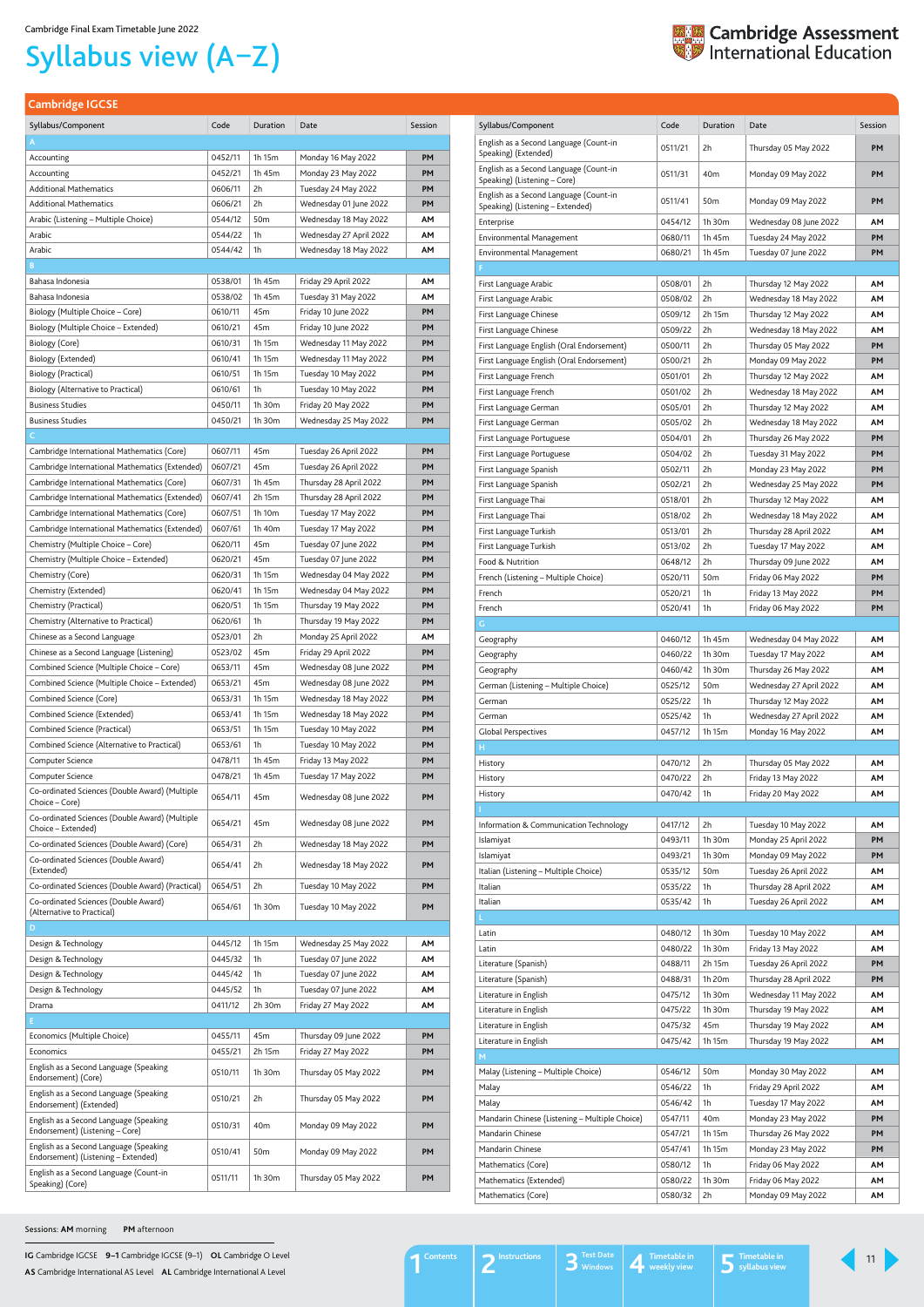**IG** Cambridge IGCSE **9–1** Cambridge IGCSE (9–1) **OL** Cambridge O Level **AS** Cambridge International AS Level **AL** Cambridge International A Level

## Syllabus view (A–Z)



### **Cambridge IGCSE** Continued

| Syllabus/Component                   | Code    | Duration        | Date                    | Session   |
|--------------------------------------|---------|-----------------|-------------------------|-----------|
| Mathematics (Extended)               | 0580/42 | 2h 30m          | Monday 09 May 2022      | <b>AM</b> |
| Music (Listening)                    | 0410/12 | 1h 15m          | Tuesday 24 May 2022     | <b>AM</b> |
| P                                    |         |                 |                         |           |
| Pakistan Studies                     | 0448/01 | 1h 30m          | Tuesday 26 April 2022   | AM        |
| Pakistan Studies                     | 0448/02 | 1h 30m          | Thursday 28 April 2022  | <b>AM</b> |
| Physical Education                   | 0413/12 | 1h 45m          | Friday 20 May 2022      | <b>AM</b> |
| Physics (Multiple Choice – Core)     | 0625/11 | 45 <sub>m</sub> | Wednesday 08 June 2022  | PM        |
| Physics (Multiple Choice - Extended) | 0625/21 | 45 <sub>m</sub> | Wednesday 08 June 2022  | <b>PM</b> |
| Physics (Core)                       | 0625/31 | 1h 15m          | Wednesday 18 May 2022   | PM        |
| Physics (Extended)                   | 0625/41 | 1h 15m          | Wednesday 18 May 2022   | PM        |
| Physics (Practical)                  | 0625/51 | 1h 15m          | Thursday 12 May 2022    | PM        |
| Physics (Alternative to Practical)   | 0625/61 | 1 <sub>h</sub>  | Thursday 12 May 2022    | <b>PM</b> |
| S.                                   |         |                 |                         |           |
| Sanskrit                             | 0499/11 | 1h 30m          | Wednesday 27 April 2022 | PM        |
| Sanskrit                             | 0499/21 | 1h 30m          | Friday 29 April 2022    | <b>PM</b> |

| Syllabus/Component                    | Code    | Duration        | Date                  | Session   |
|---------------------------------------|---------|-----------------|-----------------------|-----------|
| Sociology                             | 0495/12 | 2h              | Monday 23 May 2022    | AM        |
| Sociology                             | 0495/22 | 1h 45m          | Friday 27 May 2022    | AM        |
| Spanish (Listening – Multiple Choice) | 0530/12 | 50 <sub>m</sub> | Monday 23 May 2022    | AM        |
| Spanish                               | 0530/22 | 1h              | Thursday 26 May 2022  | AM        |
| Spanish                               | 0530/42 | 1h              | Monday 23 May 2022    | AM        |
| Swahili                               | 0262/01 | 2h              | Monday 25 April 2022  | AM        |
| Swahili (Listening)                   | 0262/02 | 45 <sub>m</sub> | Friday 29 April 2022  | <b>AM</b> |
| т                                     |         |                 |                       |           |
| Travel & Tourism                      | 0471/12 | 2h              | Wednesday 11 May 2022 | <b>AM</b> |
| Travel & Tourism                      | 0471/22 | 2h 30m          | Tuesday 24 May 2022   | <b>AM</b> |
| U                                     |         |                 |                       |           |
| Urdu as a Second Language             | 0539/01 | 2h              | Thursday 12 May 2022  | AM        |
| Urdu as a Second Language (Listening) | 0539/02 | 45 <sub>m</sub> | Friday 29 April 2022  | <b>AM</b> |
| W                                     |         |                 |                       |           |
| World Literature                      | 0408/21 | 1h 15m          | Monday 16 May 2022    | PM        |
| World Literature                      | 0408/31 | 1h 30m          | Friday 20 May 2022    | PM        |

#### <span id="page-11-0"></span>**Cambridge IGCSE (9–1)**

| Syllabus/Component                                                         | Code    | Duration        | Date                   | Session   |
|----------------------------------------------------------------------------|---------|-----------------|------------------------|-----------|
| A                                                                          |         |                 |                        |           |
| Accounting                                                                 | 0985/11 | 1h 15m          | Monday 16 May 2022     | <b>PM</b> |
| Accounting                                                                 | 0985/21 | 1h 45m          | Monday 23 May 2022     | <b>PM</b> |
| B                                                                          |         |                 |                        |           |
| Biology (Multiple Choice – Core)                                           | 0970/11 | 45m             | Friday 10 June 2022    | PM        |
| Biology (Multiple Choice - Extended)                                       | 0970/21 | 45m             | Friday 10 June 2022    | PM        |
| Biology (Core)                                                             | 0970/31 | 1h 15m          | Wednesday 11 May 2022  | PМ        |
| Biology (Extended)                                                         | 0970/41 | 1h 15m          | Wednesday 11 May 2022  | PМ        |
| Biology (Practical)                                                        | 0970/51 | 1h 15m          | Tuesday 10 May 2022    | PM        |
| Biology (Alternative to Practical)                                         | 0970/61 | 1h              | Tuesday 10 May 2022    | PМ        |
| <b>Business Studies</b>                                                    | 0986/11 | 1h 30m          | Friday 20 May 2022     | PM        |
| <b>Business Studies</b>                                                    | 0986/21 | 1h 30m          | Wednesday 25 May 2022  | PM        |
| c                                                                          |         |                 |                        |           |
| Chemistry (Multiple Choice – Core)                                         | 0971/11 | 45m             | Tuesday 07 June 2022   | PM        |
| Chemistry (Multiple Choice - Extended)                                     | 0971/21 | 45m             | Tuesday 07 June 2022   | PМ        |
| Chemistry (Core)                                                           | 0971/31 | 1h 15m          | Wednesday 04 May 2022  | <b>PM</b> |
| Chemistry (Extended)                                                       | 0971/41 | 1h 15m          | Wednesday 04 May 2022  | PM        |
| Chemistry (Practical)                                                      | 0971/51 | 1h 15m          | Thursday 19 May 2022   | PM        |
| Chemistry (Alternative to Practical)                                       | 0971/61 | 1h              | Thursday 19 May 2022   | <b>PM</b> |
| Computer Science                                                           | 0984/11 | 1h 45m          | Friday 13 May 2022     | PM        |
| Computer Science                                                           | 0984/21 | 1h 45m          | Tuesday 17 May 2022    | PΜ        |
| Co-ordinated Sciences (Double Award) (Multiple<br>Choice – Core)           | 0973/11 | 45m             | Wednesday 08 June 2022 | PM        |
| Co-ordinated Sciences (Double Award) (Multiple<br>Choice - Extended)       | 0973/21 | 45m             | Wednesday 08 June 2022 | PM        |
| Co-ordinated Sciences (Double Award) (Core)                                | 0973/31 | 2h              | Wednesday 18 May 2022  | PM        |
| Co-ordinated Sciences (Double Award)<br>(Extended)                         | 0973/41 | 2h              | Wednesday 18 May 2022  | PM        |
| Co-ordinated Sciences (Double Award) (Practical)                           | 0973/51 | 2h              | Tuesday 10 May 2022    | PM        |
| Co-ordinated Sciences (Double Award)<br>(Alternative to Practical)         | 0973/61 | 1h 30m          | Tuesday 10 May 2022    | PM        |
|                                                                            |         |                 |                        |           |
| Design & Technology                                                        | 0979/12 | 1h 15m          | Wednesday 25 May 2022  | AΜ        |
| Design & Technology                                                        | 0979/32 | 1h              | Tuesday 07 June 2022   | AΜ        |
| Design & Technology                                                        | 0979/42 | 1h              | Tuesday 07 June 2022   | AΜ        |
| Design & Technology                                                        | 0979/52 | 1h              | Tuesday 07 June 2022   | AΜ        |
| Drama                                                                      | 0994/12 | 2h 30m          | Friday 27 May 2022     | AΜ        |
| E.                                                                         |         |                 |                        |           |
| Economics (Multiple Choice)                                                | 0987/11 | 45m             | Thursday 09 June 2022  | PΜ        |
| Economics                                                                  | 0987/21 | 2h 15m          | Friday 27 May 2022     | PМ        |
| English as a Second Language (Count-in<br>Speaking) (Core)                 | 0991/11 | 1h 30m          | Thursday 05 May 2022   | PM        |
| English as a Second Language (Count-in<br>Speaking) (Extended)             | 0991/21 | 2h              | Thursday 05 May 2022   | PM        |
| English as a Second Language (Count-in<br>Speaking) (Listening - Core)     | 0991/31 | 40 <sub>m</sub> | Monday 09 May 2022     | PM        |
| English as a Second Language (Count-in<br>Speaking) (Listening - Extended) | 0991/41 | 50 <sub>m</sub> | Monday 09 May 2022     | PM        |
| English as a Second Language (Speaking<br>Endorsement) (Core)              | 0993/11 | 1h 30m          | Thursday 05 May 2022   | PM        |
| English as a Second Language (Speaking<br>Endorsement) (Extended)          | 0993/21 | 2h              | Thursday 05 May 2022   | PM        |

| Syllabus/Component                                                            | Code    | Duration        | Date                    | Session |
|-------------------------------------------------------------------------------|---------|-----------------|-------------------------|---------|
| English as a Second Language (Speaking<br>Endorsement) (Listening - Core)     | 0993/31 | 40 <sub>m</sub> | Monday 09 May 2022      | PМ      |
| English as a Second Language (Speaking<br>Endorsement) (Listening - Extended) | 0993/41 | 50 <sub>m</sub> | Monday 09 May 2022      | PM      |
|                                                                               |         |                 |                         |         |
| First Language Arabic                                                         | 7184/01 | 2h              | Thursday 12 May 2022    | ΑМ      |
| First Language Arabic                                                         | 7184/02 | 2h              | Wednesday 18 May 2022   | AΜ      |
| First Language English                                                        | 0990/11 | 2h              | Thursday 05 May 2022    | PM      |
| First Language English                                                        | 0990/21 | 2h              | Monday 09 May 2022      | PM      |
| French (Listening - Multiple Choice)                                          | 7156/11 | 50 <sub>m</sub> | Friday 06 May 2022      | PМ      |
| French                                                                        | 7156/21 | 1h              | Friday 13 May 2022      | PM      |
| French                                                                        | 7156/41 | 1h              | Friday 06 May 2022      | PM      |
| G                                                                             |         |                 |                         |         |
| Geography                                                                     | 0976/12 | 1h 45m          | Wednesday 04 May 2022   | AΜ      |
| Geography                                                                     | 0976/22 | 1h 30m          | Tuesday 17 May 2022     | AΜ      |
| Geography                                                                     | 0976/42 | 1h 30m          | Thursday 26 May 2022    | AΜ      |
| German (Listening – Multiple Choice)                                          | 7159/12 | 50 <sub>m</sub> | Wednesday 27 April 2022 | AΜ      |
| German                                                                        | 7159/22 | 1h              | Thursday 12 May 2022    | AΜ      |
| German                                                                        | 7159/42 | 1h              | Wednesday 27 April 2022 | AΜ      |
| н                                                                             |         |                 |                         |         |
| History                                                                       | 0977/12 | 2h              | Thursday 05 May 2022    | AΜ      |
| History                                                                       | 0977/22 | 2h              | Friday 13 May 2022      | AΜ      |
| History                                                                       | 0977/42 | 1h              | Friday 20 May 2022      | AΜ      |
|                                                                               |         |                 |                         |         |
| Information & Communication Technology                                        | 0983/12 | 2h              | Tuesday 10 May 2022     | AΜ      |
| Italian (Listening – Multiple Choice)                                         | 7164/12 | 50 <sub>m</sub> | Tuesday 26 April 2022   | AΜ      |
| Italian                                                                       | 7164/22 | 1h              | Thursday 28 April 2022  | ΑМ      |
| Italian                                                                       | 7164/42 | 1h              | Tuesday 26 April 2022   | AΜ      |
|                                                                               |         |                 |                         |         |
| Literature in English                                                         | 0992/12 | 1h 30m          | Wednesday 11 May 2022   | AΜ      |
| Literature in English                                                         | 0992/22 | 1h 30m          | Thursday 19 May 2022    | AΜ      |
| Literature in English                                                         | 0992/32 | 45m             | Thursday 19 May 2022    | AΜ      |
| Literature in English                                                         | 0992/42 | 1h 15m          | Thursday 19 May 2022    | AΜ      |
| M                                                                             |         |                 |                         |         |
| Mathematics (Core)                                                            | 0980/12 | 1h              | Friday 06 May 2022      | AΜ      |
| Mathematics (Extended)                                                        | 0980/22 | 1h 30m          | Friday 06 May 2022      | AΜ      |
| Mathematics (Core)                                                            | 0980/32 | 2h              | Monday 09 May 2022      | AΜ      |
| Mathematics (Extended)                                                        | 0980/42 | 2h 30m          | Monday 09 May 2022      | AΜ      |
| Music (Listening)                                                             | 0978/12 | 1h 15m          | Tuesday 24 May 2022     | AΜ      |
| P                                                                             |         |                 |                         |         |
| Physical Education                                                            | 0995/12 | 1h 45m          | Friday 20 May 2022      | AΜ      |
| Physics (Multiple Choice - Core)                                              | 0972/11 | 45m             | Wednesday 08 June 2022  | PM      |
| Physics (Multiple Choice - Extended)                                          | 0972/21 | 45m             | Wednesday 08 June 2022  | PM      |
| Physics (Core)                                                                | 0972/31 | 1h 15m          | Wednesday 18 May 2022   | PM      |
| Physics (Extended)                                                            | 0972/41 | 1h 15m          | Wednesday 18 May 2022   | PM      |
| Physics (Practical)                                                           | 0972/51 | 1h 15m          | Thursday 12 May 2022    | PM      |
| Physics (Alternative to Practical)                                            | 0972/61 | 1h              | Thursday 12 May 2022    | PM      |
| S                                                                             |         |                 |                         |         |
| Spanish (Listening - Multiple Choice)                                         | 7160/12 | 50 <sub>m</sub> | Monday 23 May 2022      | AΜ      |
| Spanish                                                                       | 7160/22 | 1h              | Thursday 26 May 2022    | AΜ      |
| Spanish                                                                       | 7160/42 | 1h              | Monday 23 May 2022      | ΑМ      |

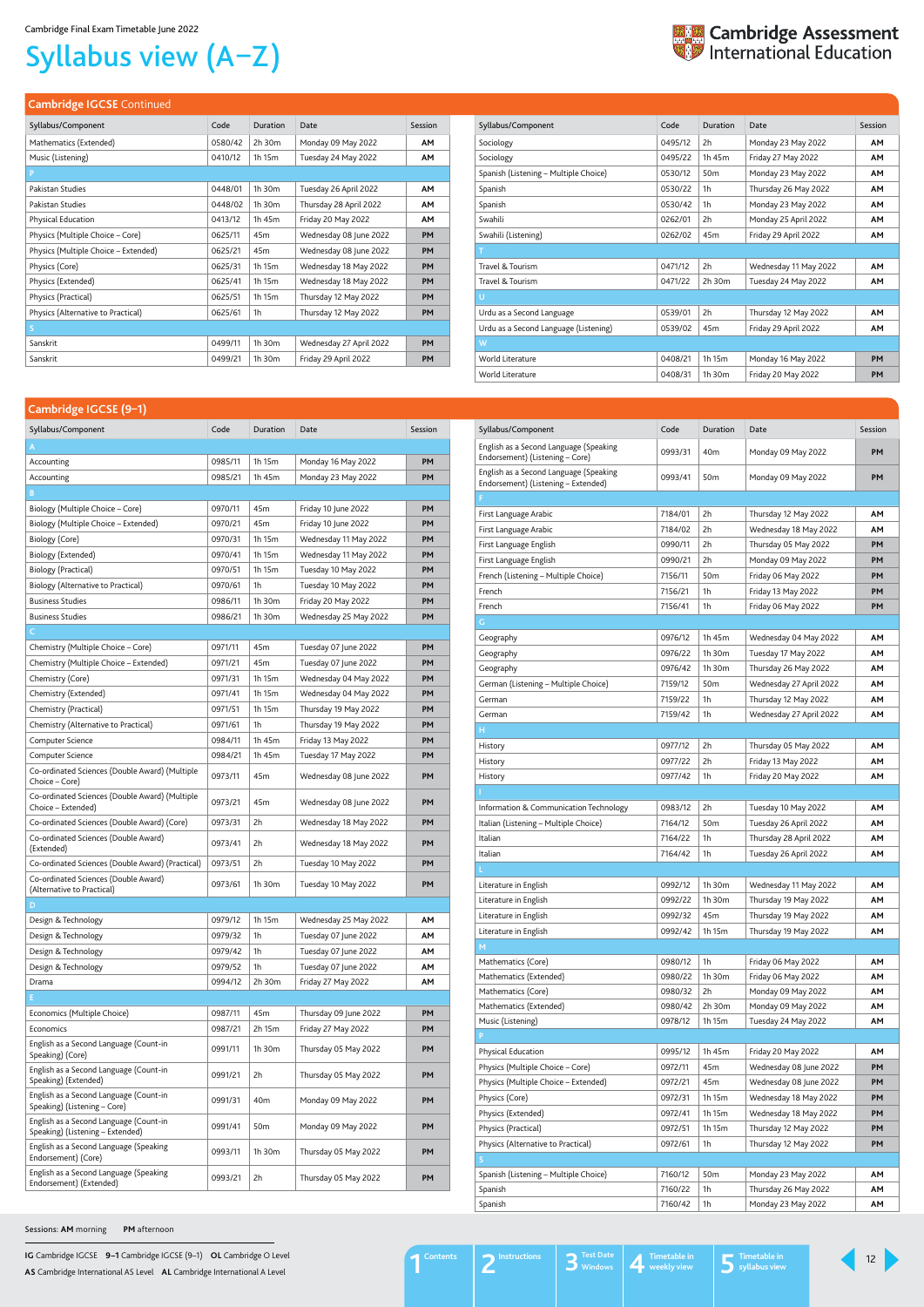**IG** Cambridge IGCSE **9–1** Cambridge IGCSE (9–1) **OL** Cambridge O Level **AS** Cambridge International AS Level **AL** Cambridge International A Level

# Syllabus view (A–Z)

## <span id="page-12-1"></span>**Cambridge International AS Level**

| Syllabus/Component               | Code    | <b>Duration</b> | Date                  | Session   |
|----------------------------------|---------|-----------------|-----------------------|-----------|
| Α                                |         |                 |                       |           |
| Accounting (Multiple Choice)     | 9706/12 | 1h              | Friday 10 June 2022   | <b>AM</b> |
| Accounting                       | 9706/22 | 1h 30m          | Monday 02 May 2022    | AΜ        |
| Arabic Language                  | 8680/22 | 1h 45m          | Wednesday 11 May 2022 | <b>AM</b> |
| Arabic Language                  | 8680/32 | 1h 30m          | Monday 30 May 2022    | <b>AM</b> |
| B                                |         |                 |                       |           |
| Biology (Multiple Choice)        | 9700/11 | 1h 15m          | Thursday 09 June 2022 | PM        |
| Biology                          | 9700/21 | 1h 15m          | Wednesday 11 May 2022 | PM        |
| Biology (Practical - Advanced)   | 9700/31 | 2h              | Tuesday 24 May 2022   | <b>PM</b> |
| Biology (Practical - Advanced)   | 9700/32 | 2h              | Thursday 02 June 2022 | PM        |
| <b>Business</b>                  | 9609/12 | 1h 15m          | Wednesday 04 May 2022 | AΜ        |
| <b>Business</b>                  | 9609/22 | 1h 30m          | Tuesday 10 May 2022   | AΜ        |
| C.                               |         |                 |                       |           |
| Chemistry (Multiple Choice)      | 9701/11 | 1h 15m          | Tuesday 07 June 2022  | PМ        |
| Chemistry                        | 9701/21 | 1h 15m          | Monday 09 May 2022    | PМ        |
| Chemistry (Practical - Advanced) | 9701/31 | 2h              | Tuesday 17 May 2022   | PМ        |
| Chemistry (Practical - Advanced) | 9701/32 | 2h              | Tuesday 31 May 2022   | PМ        |
| Computer Science                 | 9618/12 | 1h 30m          | Friday 06 May 2022    | AΜ        |
| Computer Science                 | 9618/22 | 2h              | Thursday 19 May 2022  | AΜ        |
| D                                |         |                 |                       |           |
| Design & Technology              | 9705/12 | 3h              | Tuesday 26 April 2022 | AM        |
| Drama                            | 9482/12 | 2h              | Wednesday 25 May 2022 | AM        |
| F                                |         |                 |                       |           |
| Economics (Multiple Choice)      | 9708/11 | 1 <sub>h</sub>  | Monday 06 June 2022   | <b>PM</b> |
| Economics                        | 9708/21 | 1h 30m          | Thursday 12 May 2022  | PM        |
| English General Paper            | 8021/11 | 1h 15m          | Monday 25 April 2022  | PM        |
| <b>English General Paper</b>     | 8021/21 | 1h 45m          | Monday 02 May 2022    | PM        |

| Syllabus/Component              | Code    | Duration | Date                    | Session   |
|---------------------------------|---------|----------|-------------------------|-----------|
| English Language                | 9093/11 | 2h 15m   | Tuesday 26 April 2022   | <b>PM</b> |
| English Language                | 9093/21 | 2h       | Thursday 28 April 2022  | <b>PM</b> |
| <b>Environmental Management</b> | 8291/12 | 1h 45m   | Tuesday 31 May 2022     | AΜ        |
| <b>Environmental Management</b> | 8291/22 | 1h 45m   | Thursday 02 June 2022   | AΜ        |
|                                 |         |          |                         |           |
| First Language Spanish          | 8665/22 | 1h 45m   | Tuesday 26 April 2022   | AΜ        |
| First Language Spanish          | 8665/42 | 2h 30m   | Friday 13 May 2022      | AΜ        |
| French Language                 | 8682/22 | 1h 45m   | Thursday 28 April 2022  | AΜ        |
| French Language                 | 8682/32 | 1h 30m   | Thursday 12 May 2022    | AМ        |
| <b>Further Mathematics</b>      | 9231/12 | 2h       | Monday 23 May 2022      | AM        |
| <b>Further Mathematics</b>      | 9231/32 | 1h 30m   | Wednesday 01 June 2022  | AΜ        |
| <b>Further Mathematics</b>      | 9231/42 | 1h 30m   | Thursday 09 June 2022   | AΜ        |
| G                               |         |          |                         |           |
| Geography (Core)                | 9696/11 | 1h 30m   | Thursday 05 May 2022    | PM        |
| Geography (Core)                | 9696/21 | 1h 30m   | Monday 09 May 2022      | <b>PM</b> |
| German Language                 | 8683/02 | 1h 45m   | Monday 06 June 2022     | AМ        |
| German Language                 | 8683/03 | 1h 30m   | Wednesday 08 June 2022  | AΜ        |
| Global Perspectives & Research  | 9239/11 | 1h 30m   | Wednesday 27 April 2022 | <b>PM</b> |
| H                               |         |          |                         |           |
| History                         | 9489/12 | 1h 15m   | Wednesday 04 May 2022   | AM        |
| History                         | 9489/22 | 1h 45m   | Friday 06 May 2022      | AΜ        |
|                                 |         |          |                         |           |
| Information Technology          | 9626/12 | 1h 45m   | Friday 06 May 2022      | AM        |
| Islamic Studies                 | 9488/12 | 1h 30m   | Monday 25 April 2022    | AМ        |
| Islamic Studies                 | 9488/22 | 1h 30m   | Wednesday 27 April 2022 | AM        |



<span id="page-12-0"></span>

|  |  | <b>Cambridge O Level</b> |
|--|--|--------------------------|
|  |  |                          |

| Syllabus/Component                  | Code    | Duration    | Date                    | Session |
|-------------------------------------|---------|-------------|-------------------------|---------|
|                                     |         |             |                         |         |
| <b>Fashion &amp; Textiles</b>       | 6130/01 | 2h          | Tuesday 26 April 2022   | ΑМ      |
| First Language Urdu                 | 3247/01 | 1h 30m      | Wednesday 27 April 2022 | AΜ      |
| First Language Urdu                 | 3247/02 | 2h          | Thursday 12 May 2022    | ΑМ      |
| Food & Nutrition                    | 6065/12 | 2h          | Thursday 09 June 2022   | ΑМ      |
| Н                                   |         |             |                         |         |
| History                             | 2147/12 | 2h          | Thursday 05 May 2022    | AΜ      |
| History                             | 2147/22 | 2h          | Friday 13 May 2022      | AΜ      |
|                                     |         |             |                         |         |
| Islamiyat                           | 2058/11 | 1h 30m      | Monday 25 April 2022    | PM      |
| Islamiyat                           | 2058/21 | 1h 30m      | Monday 09 May 2022      | PМ      |
|                                     |         |             |                         |         |
| Literature in English               | 2010/12 | 1h 30m      | Wednesday 11 May 2022   | AM      |
| Literature in English               | 2010/22 | 1h 30m      | Thursday 19 May 2022    | AΜ      |
| М                                   |         |             |                         |         |
| Mathematics Syllabus D              | 4024/11 | 2h          | Monday 16 May 2022      | PM      |
| Mathematics Syllabus D              | 4024/21 | 2h 30m      | Thursday 26 May 2022    | PМ      |
| P                                   |         |             |                         |         |
| Pakistan Studies                    | 2059/01 | 1h 30m      | Tuesday 26 April 2022   | AΜ      |
| Pakistan Studies                    | 2059/02 | 1h 30m      | Thursday 28 April 2022  | ΑМ      |
| Physics (Multiple Choice)           | 5054/11 | 1h          | Wednesday 08 June 2022  | PM      |
| Physics                             | 5054/21 | 1h 45m      | Wednesday 18 May 2022   | PM      |
| Physics (Practical)                 | 5054/31 | 2h          | Thursday 12 May 2022    | ΑМ      |
| Physics (Alternative to Practical)  | 5054/41 | 1h          | Thursday 12 May 2022    | PM      |
| R                                   |         |             |                         |         |
| Religious Studies (Bible Knowledge) | 2048/12 | 1h 30m      | Tuesday 31 May 2022     | ΑМ      |
| Religious Studies (Bible Knowledge) | 2048/22 | 1h 30m      | Friday 03 June 2022     | ΑМ      |
| S                                   |         |             |                         |         |
| Second Language Urdu                | 3248/01 | 2h          | Wednesday 27 April 2022 | ΑМ      |
| Second Language Urdu                | 3248/02 | 1h 45m      | Thursday 12 May 2022    | AΜ      |
| Sinhala                             | 3205/01 | $1h$ 30 $m$ | Monday 25 April 2022    | ΑМ      |
| Sinhala                             | 3205/02 | 1h 30m      | Wednesday 27 April 2022 | AΜ      |
| Sociology                           | 2251/12 | 2h          | Monday 23 May 2022      | ΑМ      |
| Sociology                           | 2251/22 | 1h 45m      | Friday 27 May 2022      | ΑМ      |
| T.                                  |         |             |                         |         |
| Tamil                               | 3226/01 | 1h 30m      | Monday 25 April 2022    | ΑМ      |
| Tamil                               | 3226/02 | 1h 30m      | Friday 29 April 2022    | ΑМ      |

| Syllabus/Component                   | Code    | Duration       | Date                    | Session |
|--------------------------------------|---------|----------------|-------------------------|---------|
| A                                    |         |                |                         |         |
| Accounting (Multiple Choice)         | 7707/11 | 1h 15m         | Monday 16 May 2022      | PM      |
| Accounting                           | 7707/21 | 1h 45m         | Monday 23 May 2022      | PM      |
| <b>Additional Mathematics</b>        | 4037/11 | 2h             | Tuesday 24 May 2022     | PM      |
| Additional Mathematics               | 4037/21 | 2h             | Wednesday 01 June 2022  | PМ      |
| Arabic                               | 3180/01 | 1h 30m         | Wednesday 27 April 2022 | AΜ      |
| Arabic                               | 3180/02 | 1h 30m         | Wednesday 18 May 2022   | AM      |
| B                                    |         |                |                         |         |
| <b>Bangladesh Studies</b>            | 7094/01 | 1h 30m         | Monday 30 May 2022      | ΑМ      |
| <b>Bangladesh Studies</b>            | 7094/02 | 1h 30m         | Thursday 02 June 2022   | ΑМ      |
| Bengali                              | 3204/01 | 2h             | Monday 25 April 2022    | ΑМ      |
| Bengali                              | 3204/02 | 1h 30m         | Wednesday 27 April 2022 | ΑМ      |
| Biology (Multiple Choice)            | 5090/11 | 1 <sub>h</sub> | Friday 10 June 2022     | AM      |
| Biology                              | 5090/21 | 1h 45m         | Wednesday 11 May 2022   | PМ      |
| <b>Biology (Practical)</b>           | 5090/31 | 1h 15m         | Tuesday 10 May 2022     | AΜ      |
| Biology (Alternative to Practical)   | 5090/61 | 1h             | Tuesday 10 May 2022     | PM      |
| <b>Business Studies</b>              | 7115/11 | 1h 30m         | Friday 20 May 2022      | PM      |
| <b>Business Studies</b>              | 7115/21 | 1h 30m         | Wednesday 25 May 2022   | PM      |
| c                                    |         |                |                         |         |
| Chemistry (Multiple Choice)          | 5070/11 | 1h             | Tuesday 07 June 2022    | PΜ      |
| Chemistry                            | 5070/21 | 1h 30m         | Wednesday 04 May 2022   | PM      |
| Chemistry (Practical)                | 5070/31 | 1h 30m         | Thursday 19 May 2022    | AM      |
| Chemistry (Alternative to Practical) | 5070/41 | 1h             | Thursday 19 May 2022    | PM      |
| Combined Science (Multiple Choice)   | 5129/11 | 1h             | Wednesday 18 May 2022   | PM      |
| <b>Combined Science</b>              | 5129/21 | 2h 15m         | Tuesday 10 May 2022     | PM      |
| Commerce (Multiple Choice)           | 7100/12 | 1h             | Wednesday 08 June 2022  | AΜ      |
| Commerce                             | 7100/22 | 2h             | Wednesday 01 June 2022  | AΜ      |
| Computer Science                     | 2210/11 | 1h 45m         | Friday 13 May 2022      | PM      |
| Computer Science                     | 2210/21 | 1h 45m         | Tuesday 17 May 2022     | PM      |
| E.                                   |         |                |                         |         |
| Economics (Multiple Choice)          | 2281/11 | 45m            | Thursday 09 June 2022   | PM      |
| Economics                            | 2281/21 | 2h 15m         | Friday 27 May 2022      | PM      |
| English Language                     | 1123/11 | 1h 30m         | Wednesday 27 April 2022 | PM      |
| English Language                     | 1123/21 | 1h 45m         | Thursday 05 May 2022    | PM      |